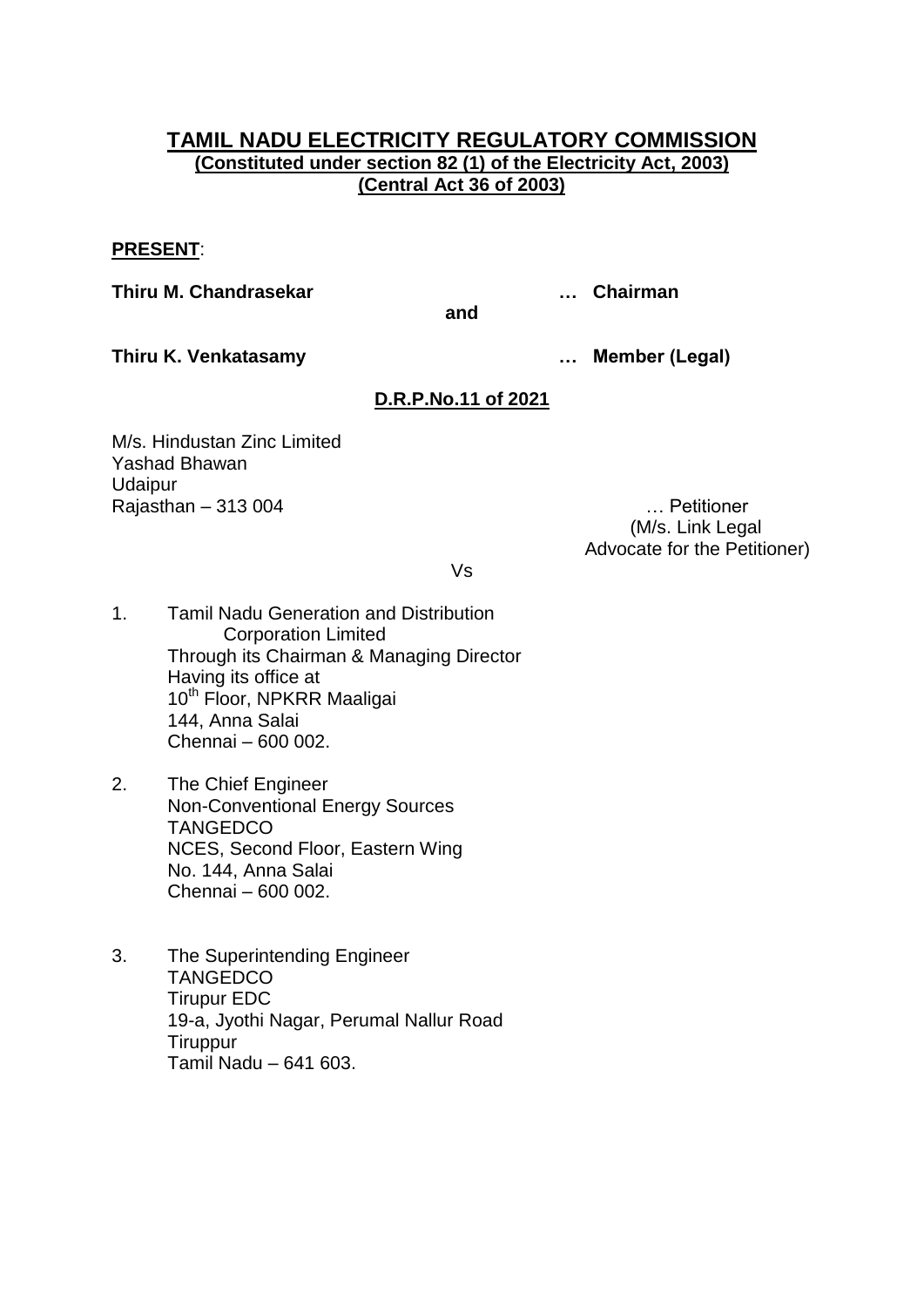- 4. The Superintending Engineer **TANGEDCO** Udumalpet EDC Eripalayam, Tiruppur Road Udumalpet Tamil Nadu – 642 126.
- 5. The Superintending Engineer **TANGEDCO** Palladam EDC 19-A, Jyothi Nagar Perumal Nallur Road **Tiruppur** Tamil Nadu 641 603.

 ….Respondents Thiru M.Gopinathan (Standing Counsel for the Respondents)

# **Dates of hearing : 05-10-2021; 26-10-2021; 23-11-2021; 21-12-2021; 04-01-2022; 25-01-2022 and 08-02-2022**

**Date of Order : 29-03-2022**

The D.R.P.No.11 of 2021 came up for final hearing on 08-02-2022. The Commission upon perusing the affidavit filed by the petitioner, counter affidavits filed by the respondents, Rejoinder affidavit filed by the respondent and all other connected records and after hearing both the parties passes the following:-

#### **ORDER**

## **1. Prayer of the Petitioner in D.R.P.No.11 of 2021:-**

The prayer of the Petitioner in the above D.R.P.No.11 of 2021 is to-

- a. direct the Respondents to strictly comply and abide with the provisions of the fourteen PPAs entered into between the Petitioner and the Respondent(s).
- b. direct the Respondents to pay the Outstanding Late Payment Interest towards the delayed payment of energy bills from October, 2011 to June, 2020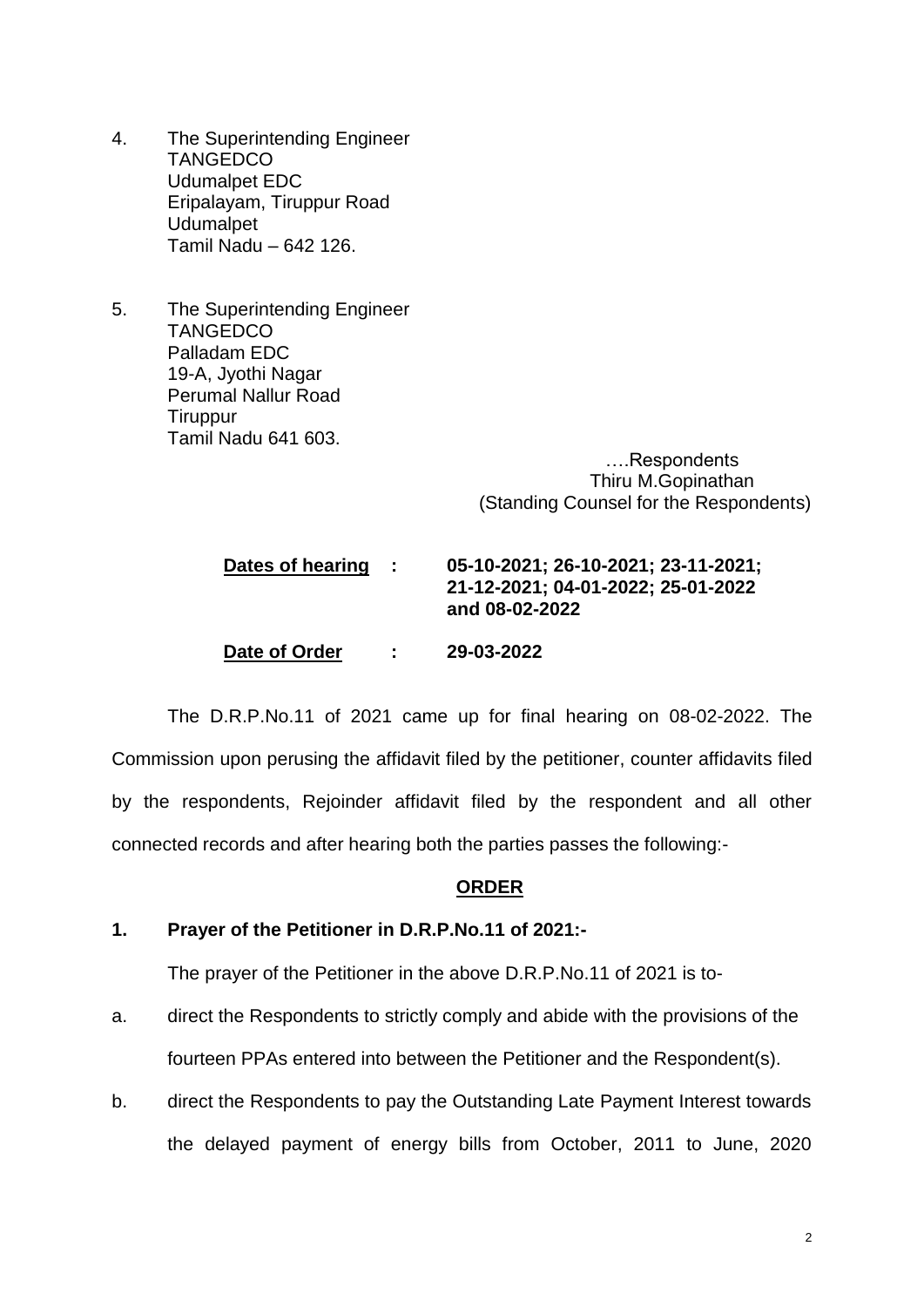amounting to Rs.10,03,05,054/- (including interest on part payment received from March, 2018- June, 2020) and restrict their claim upto June 2020 and

c. direct the Respondents to pay the outstanding amount towards Unpaid Energy Bills from March, 2018-March, 2021 amounting to Rs.21,71,75,405/ and interest towards late payment till the date of actual realisation.

#### **2. Facts of the Case:-**

This petition has been filed under section 86 (1) (e) and 86 (1) (f) of the Electricity Act, 2003 read with the relevant provisions of the Power Purchase Agreements executed between the petitioner and Tamil Nadu Generation and Distribution Corporation Limited seeking strict compliance with the provisions of the Power Purchase Agreements, payments towards overdue outstanding invoices, late payment interest and other consequential reliefs.

#### **3. Contention of the Petitioner:-**

3.1. M/s. Hindustan Zinc Limited ("Petitioner") is filing the present petition seeking issuance of directions to the Tamil Nadu Generation and Distribution Corporation Limited ("TANGEDCO") for making payment towards the outstanding principal amount for the outstanding Late Payment Interest and unpaid energy bills under fourteen Power Purchase Agreements ("PPAs") executed between the Petitioner and TANGEDCO. These fourteen PPAs were executed by the Petitioner with TANGEDCO to sell wind energy generated from its generating stations located at Tirupur and Udumalpet Tamil Nadu in all having capacity of 21 MW (14 x 1.5 MW).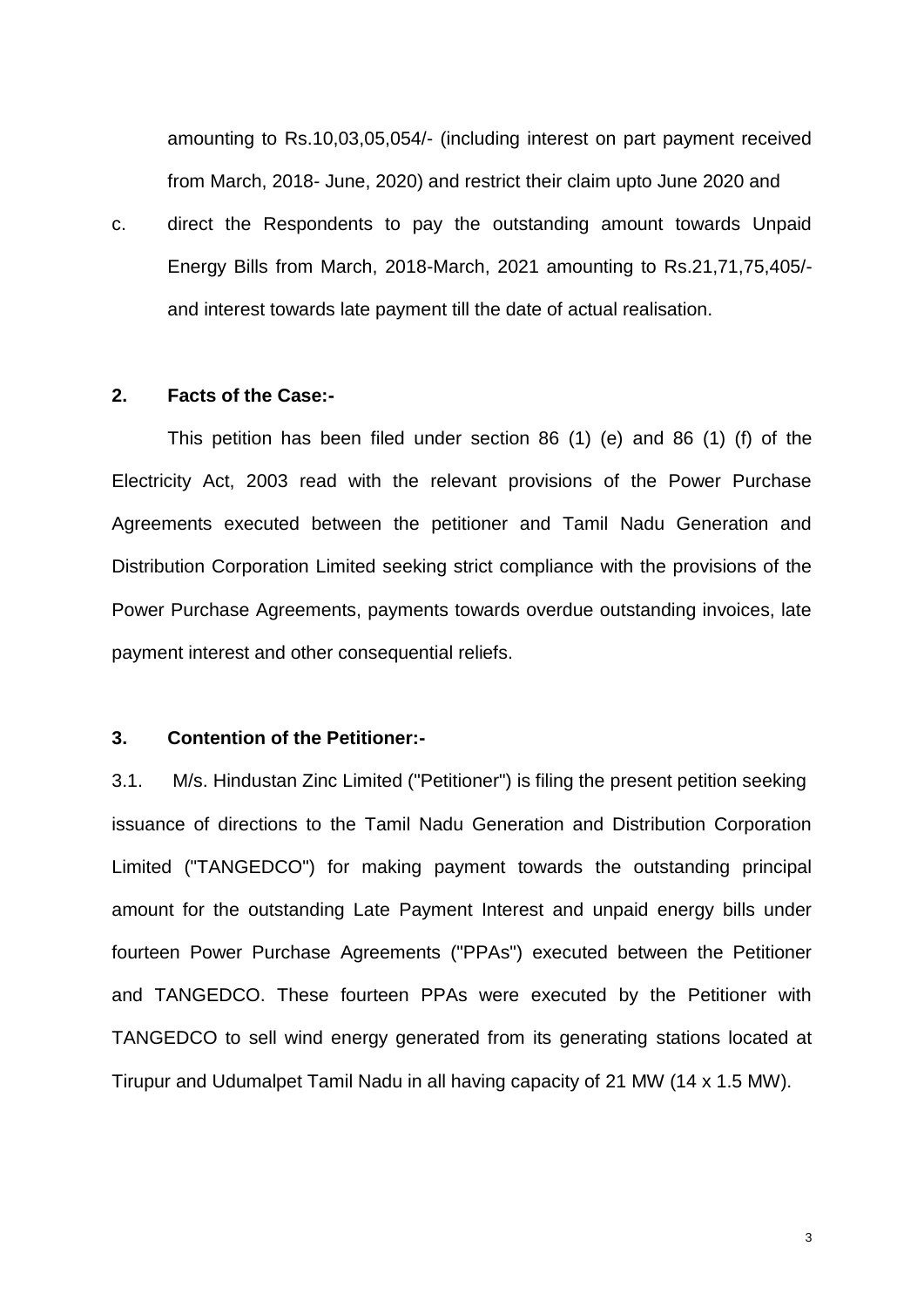3.2. The Petitioner is compelled to file the present petition because TANGEDCO in consistent breach of its obligations arising out of the PPAs, has not made any payment towards late payment interest since October 2011 and has not paid the energy bills in full since March, 2018 till April, 2021 (however, for Mar 2018 to June-2020 50% payment received on 18.12.2020) for the power supplied to it by the Petitioner as required under the terms of the respective PPAs. Therefore, the Petitioner having incurred financial losses on account of the same, is constrained to approach the Commission.

3.3. The Petitioner is a public limited company incorporated under the Companies Act, 1956 having its registered office at Yashad Bhawan, Udaipur, Rajasthan-313004. The Petitioner is engaged in the business of metals and mining, and hence, is a power intensive industry. The Petitioner operates 21 MW of Wind Energy Generators ("WEG") installed at Tirupur and Udumalpet districts of Tamil Nadu. The Petitioner has entered into PPAs with the TANGEDCO for sale of wind energy.

3.4. The Respondent No.1, TANGEDCO is a company incorporated in the year 2010 under the Companies Act, 1956 and validly subsisting under Companies Act, 2013 and having its registered office at 10th Floor, NPKRR Maaligai, 144, Anna Salai, Chennai, Tamil Nadu- 600002. TANGEDCO is the distribution licensee in the State of Tamil Nadu.

3.5. The Respondent No.2, Tirupur EDC, represents the office of distribution licensee TANGEDCO, having its office in Tirupur District at 19-A, Jyothi Nagar,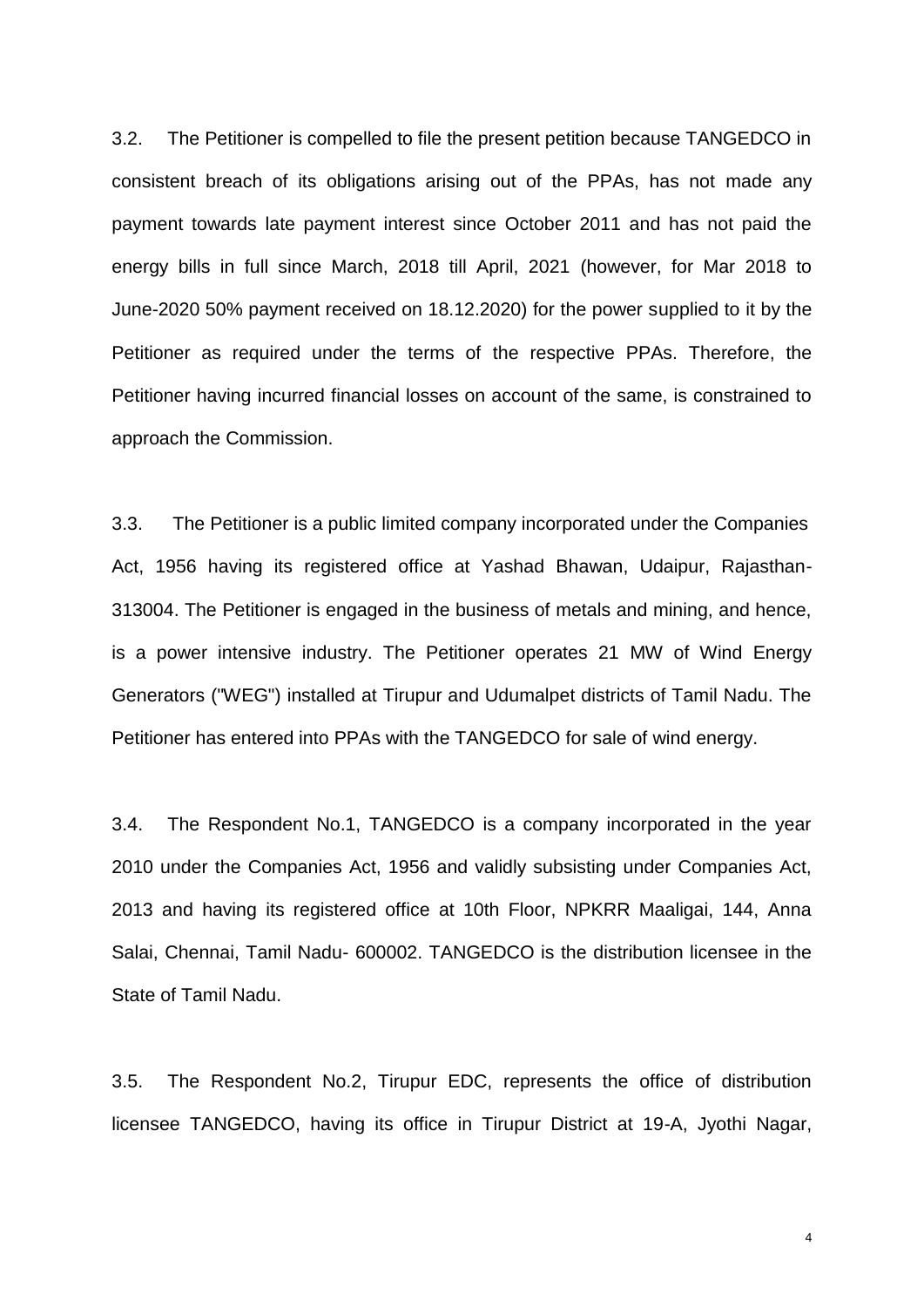Perumal Nallur Road, Tiruppur, Tamil Nadu-641603. It is responsible for distribution of electricity in its region.

3.6. The Respondent No.3, Udumalpet EDC, represents the office of distribution licensee, TANGEDCO having its office in Udumalpet district at Eripalayam, Tiruppur Road, Udumalpet, Tamil Nadu-642126. It is responsible for distribution of electricity in its region.

3.7. The Respondent No.4 Palladam EDC, represents the office of distribution licensee TANGEDCO, having its office in Tirupur District at 19-A, Jyothi Nagar, Perumal Nallur Road, Tiruppur, Tamil Nadu-641603. It is responsible for distribution of electricity in its region.

3.8. The TANGEDCO, Tirupur EDC Udumalpet EDC, Palladam EDC shall be hereinafter referred to as distribution licensee/Respondent(s).

3.9. The Commission has jurisdiction to adjudicate this dispute under Section 86 (1) (b) and 86 (1) (f) of the Electricity Act, 2003 ("Act"). Section  $86(1)(e)$  of the Act provide that the Commission shall discharge the function of promoting cogeneration and generation of electricity from renewable sources of energy by providing suitable measures for connectivity with the grid and sale of electricity to any person. Further, the Commission is empowered under Section 86 (1) (f) of the Act to adjudicate disputes between the licensees and generating companies.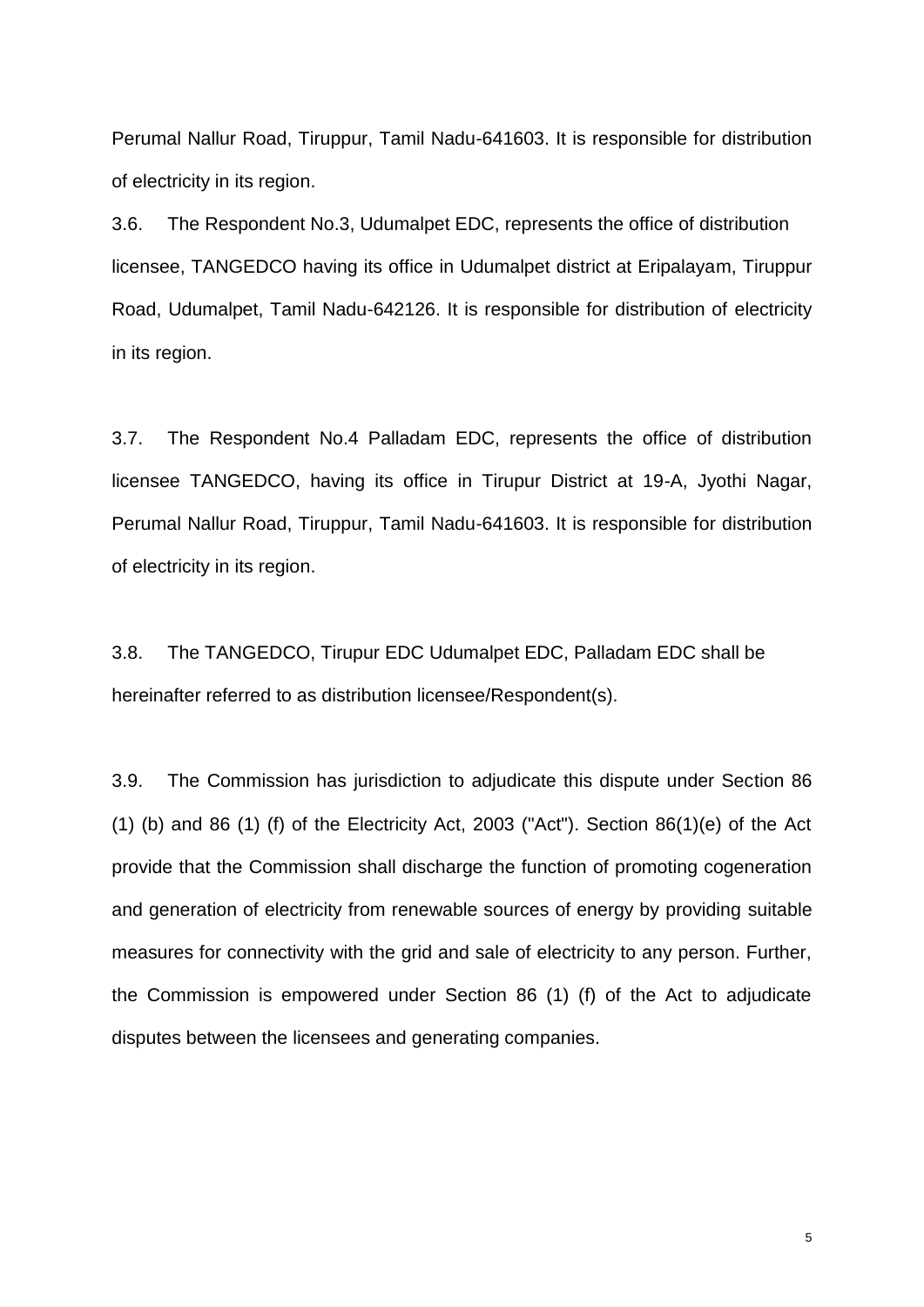3.10. The Petitioner is a generating company within the meaning of Section 2 (28) of the Act and has established and operates 21 MW of wind energy generating stations ("WEGs"), installed at Tirupur district of Tamil Nadu.

3.11. The Petitioner approached the TANGEDCO, in 2011, with a proposal to sell wind energy generated from its fourteen WEGs having capacity of 1500 kW located at Tirupur district of Tamil Nadu. The TANGEDCO accepted the said proposal and agreed to buy the wind energy. Accordingly, fourteen separate PPAs were executed with respect to the WEG HTSC No.- HTSC 2176, HTSC 2177, HTSC 2178, HTSC 2080, TZA 11, TZA 12, TZA 13, TZA14, TZA 15, TZA 16, TZA 17, TZA 18, TZA 19 and TZA 20 and accordingly, the respective WEGs were commissioned as per the terms of the PPA. The details of the PP As executed and commissioning date of the WEGs are provided below for the ease of reference:

| SI.            | <b>TANGEDCO EDC</b>  | HTSC No.         | Commissioni | <b>EPA Date</b> | <b>MW</b> |
|----------------|----------------------|------------------|-------------|-----------------|-----------|
| No.            |                      |                  | ng date     |                 |           |
| 1              | <b>Udumalpet EDC</b> | <b>HTSC 2176</b> | 20-10-2011  | 30-09-2011      | 1.5       |
| $\overline{2}$ |                      | <b>HTSC 2177</b> | 20-10-2011  | 30-09-2011      | 1.5       |
| 3              |                      | <b>HTSC 2178</b> | 20-10-2011  | 30-09-2011      | 1.5       |
| 4              |                      | <b>HTSC 2080</b> | 26-12-2011  | 30-09-2011      | 1.5       |
| 5              | <b>Tirupur EDC</b>   | <b>TZA 11</b>    | 10-02-2012  | 10-02-2012      | 1.5       |
| 6              |                      | <b>TZA 12</b>    | 10-02-2012  | 10-02-2012      | 1.5       |
| 7              |                      | <b>TZA 13</b>    | 10-02-2012  | 10-02-2012      | 1.5       |
| 8              |                      | <b>TZA 14</b>    | 10-02-2012  | 10-02-2012      | 1.5       |
| 9              |                      | <b>TZA 15</b>    | 10-02-2012  | 10-02-2012      | 1.5       |
| 10             |                      | <b>TZA 16</b>    | 10-02-2012  | 10-02-2012      | 1.5       |
| 11             |                      | <b>TZA 17</b>    | 10-02-2012  | 10-02-2012      | 1.5       |
| 12             |                      | TZA 18           | 10-02-2012  | 10-02-2012      | 1.5       |
| 13             |                      | <b>TZA 19</b>    | 10-02-2012  | 10-02-2012      | 1.5       |
| 14             |                      | <b>TZA 20</b>    | 10-02-2012  | 10-02-2012      | 1.5       |

3.12. In terms of the PPA, the Distribution Licensee/Respondent(s) agreed to purchase electricity from the Petitioner for a term of twenty (20) years from the date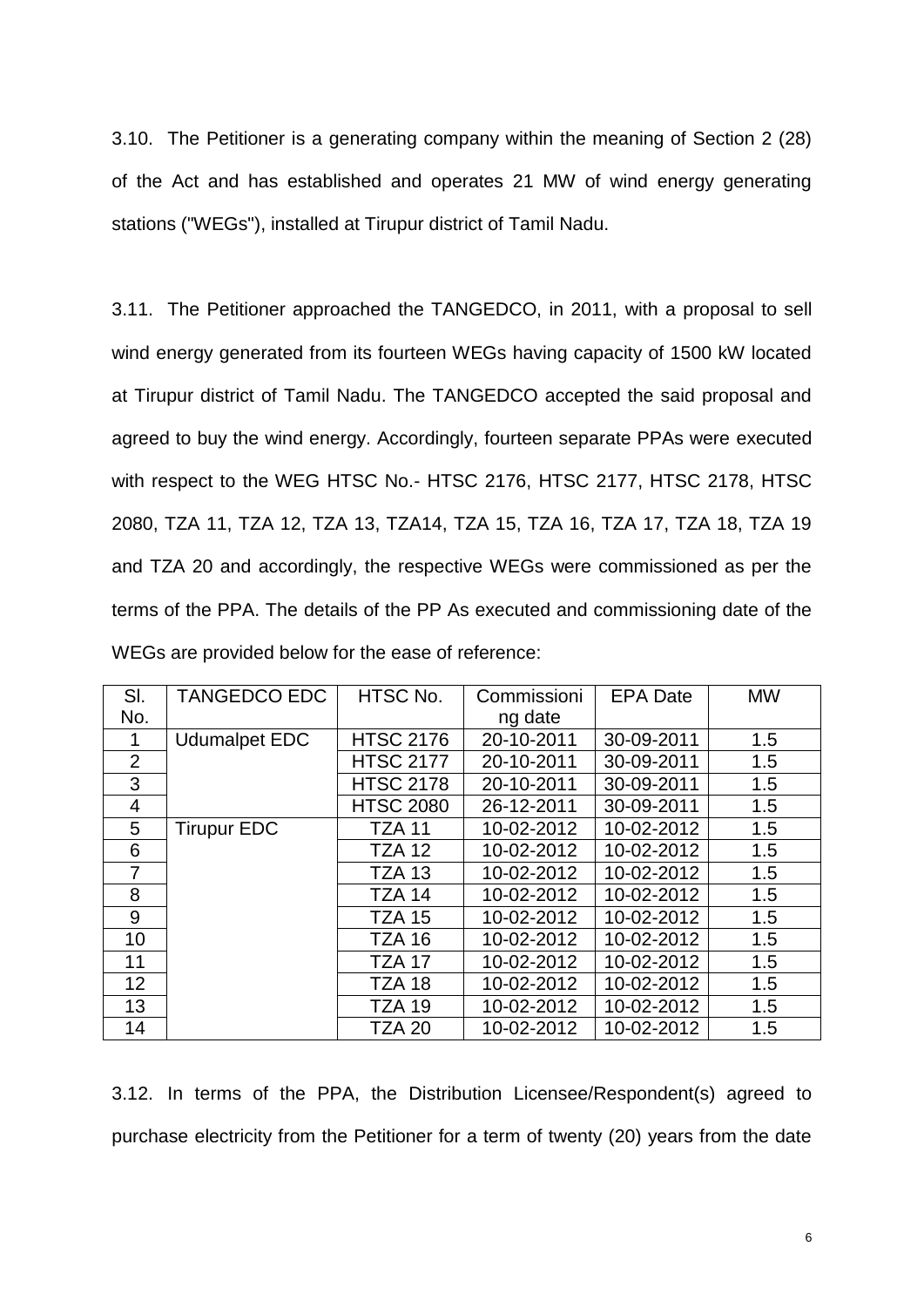of execution of the PPA. Notably, under the specific terms of the PPA, the Distribution Licensee under, *inter alia,* the obligation to make payments of the energy bills for the net energy supplied to it by the Petitioner after deducting the charges for start-up power and reactive power. These payments are required to be made by the Distribution Licensee within 30 days of receipt of the energy bill. The remedy provided for non-payment of these energy bills within the stipulated 30 days period is that the Distribution Licensee shall be liable to pay interest at the rate of 1% per month for the delayed payment.

3.13. Relevant provisions of the PPA in this regard are extracted below for the sake of easy reference:

*"5. Rate of energy and other charges* 

- *a) Energy Charges: The Distribution Licensee agrees to pay Energy charges at the rate of Rs.3.39/-.*
- *b) Reactive Power Charges:*
- *i) For drawing reactive power up to 10% of the net energy generated- 25 paise per kvarh.*
- *ii) For drawing reactive power more than 10% of the energy generated-50 paise per kvarh for the entire reactive power draw!.*
- *6. Billing and payment*
- *a) The Wind Energy Generator shall raise a bill every month for the net energy sold after deducting the charges for start up power and reactive power.*
- *b) The Distribution Licensee shall make payment to generator within 30 days of receipt of the bill. Any delayed payment beyond 30 days is liable for interest at the rate of 1 % per month.*

*………. 8. Term and Conditions Agreement Period* 

*a) This agreement shall be valid for a minimum period of 20 years from the date of execution.*

*………………"*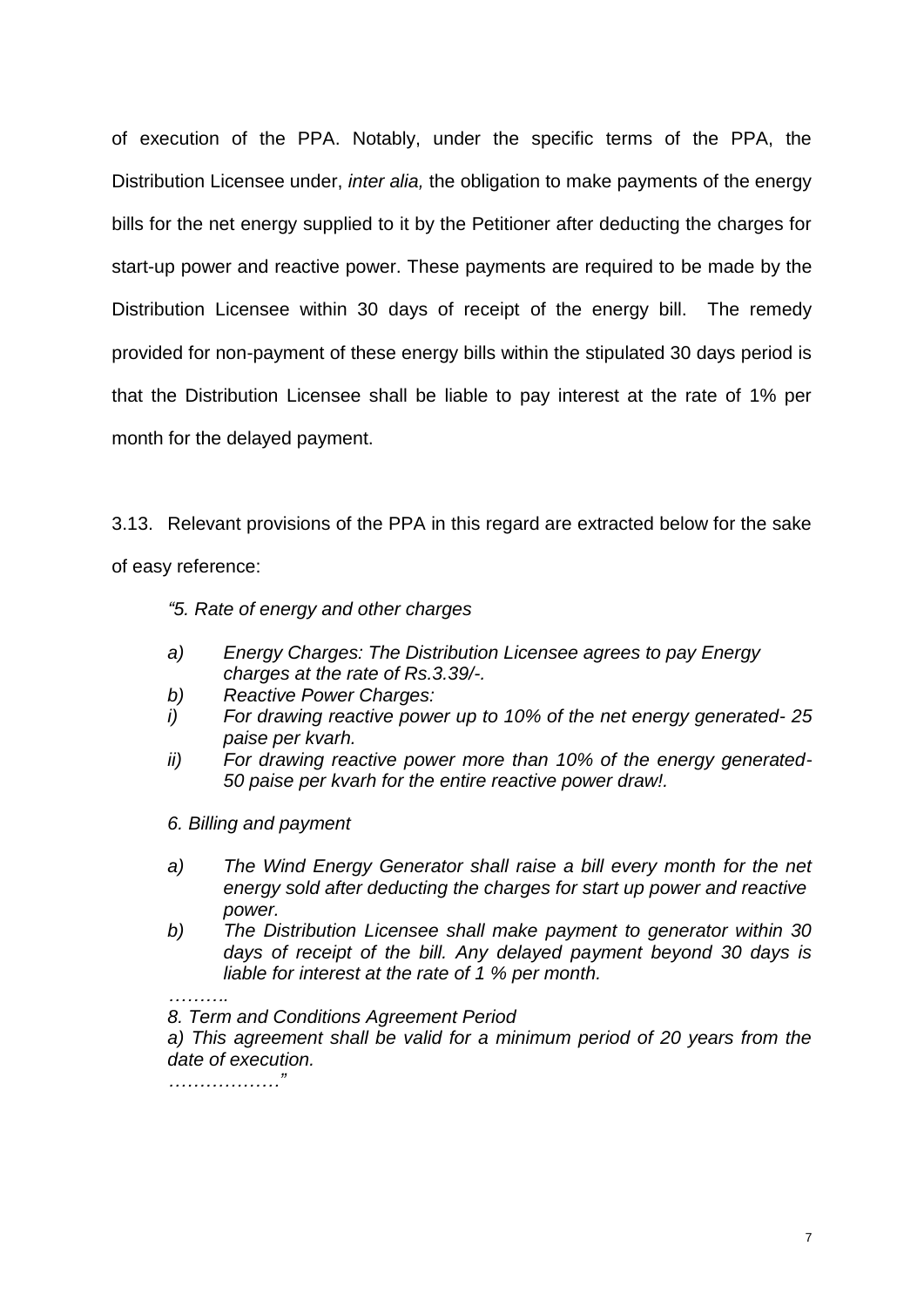3.14. In compliance of the abovementioned provisions of the PPA(s), the Petitioner has been continuously supplying wind energy to the Distribution Licensee and fulfilling its contractual obligations. However, the Distribution Licensee i.e. the Respondent(s) has not been acting in accordance with the contractual terms of the PPA since commissioning of the first three WEGs i.e. from October ,2011 onwards and the subsequent commissioning of the rest of its WEGs i.e. from December, 2011 and February, 2012 onwards.

3.15. Due to delay in taking the Joint Meter Reading and issuance of Credit Note by the Respondents, despite repeated requests by the Petitioner, the Petitioner had initially delayed in issuing the invoices for few months and could only issue its first invoice in April, 2012. Additionally, the payment for invoices issued under the provisions of the PPA for the fourteen WEGs was always delayed.

3.16. The Distribution Licensee is under contractual obligation under clause 6 (b) of the PPA to pay interest at the rate of 1% per month on the payment of energy bills delayed beyond 30 days from receipt of the same. However, it has been failing to make timely payments of the energy bills i.e., within the stipulated period of 30 days from the receipt of the bills, since from October, 2011 onwards and still continuing to do the same. Accordingly, the Petitioner has been regularly issuing its Interest Debit Notes/Claim Notes towards interest to the Respondent(s) since September, 2012 seeking payment of interest on account of Late Payment Interest from October, 2011.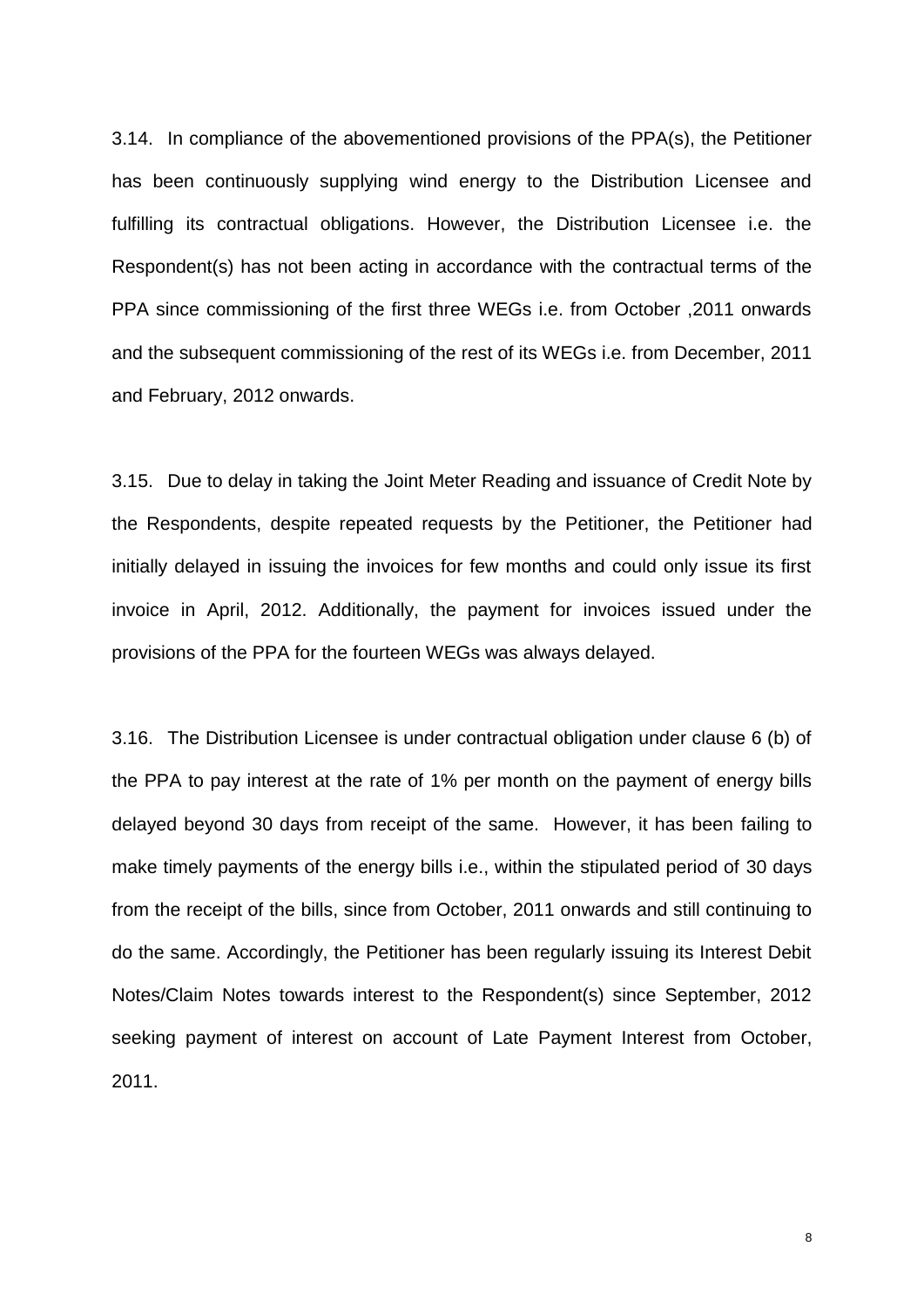3.17. The Distribution Licensee/Respondent has not made the payment of Late Payment Interest for the period October, 2011 to June, 2020 (including the interest on part payment received for the tariff invoices from March, 2018- June, 2020 ("outstanding Late Payment Interest"). The Interest Debit Notes/Claim Notes towards interest have been regularly issued on 14.09.2012, 22.11.2012, 20.03.2013, 09.09.2013, 27.09.2013, 21.10.2013, 17.06.2014, 20.08.2014, 13,03,2015, 25.05.2015, 15.09.2015, 01.02.2016, 20.05.2016, 06.08.2016, 30.11.2016, 25.02.2017, 05.06.2017, 18.10.2017, 14.01.2018, 19.11.2018, 04.04.2019, 25.08.2019, 07.02.2020, 05.04.2020, 04.09.2020. However, no payment has been made with respect to the same. A copy of the Interest Debit Notes issued on 14.09.2012, 22.11.2012, 20.03.2013, 09.09.2013, 27.09.2013, 21.10.2013, 17.06.2014, 20.08.2014, 13,03,20215, 25.05.2015, 15.09.2015, 01.02.2016, 20.05.2016, 06.08.2016, 30.11.2016, 25.02.2017, 05.06.2017, 18.10.2017, 14.01.2018, 19.11.2018, 04.04.2019, 25.08.2019, 07.02.2020, 05.04.2020, 04.09.2020 to the Distribution Licensee.

3.18. Further, in compliance of Clause 5 and 6 of the PPA, the Petitioner has been regularly raising the monthly energy bills at the rate of energy charges i.e., Rs.3.39/- per unit, for the energy supplied to the Respondent(s). However, the Distribution Licensee has failed to pay the principal amount due towards the energy bills since March, 2018 till April, 2021 (however, part payment (50%) for Mar-18 to Jun-20 was received on 18.12.2020) ("Unpaid Energy Bills") which amounts to Rs.21,71,75,407/-. These energy bills have been duly received and accepted by the Distribution Licensee without any demur or dispute.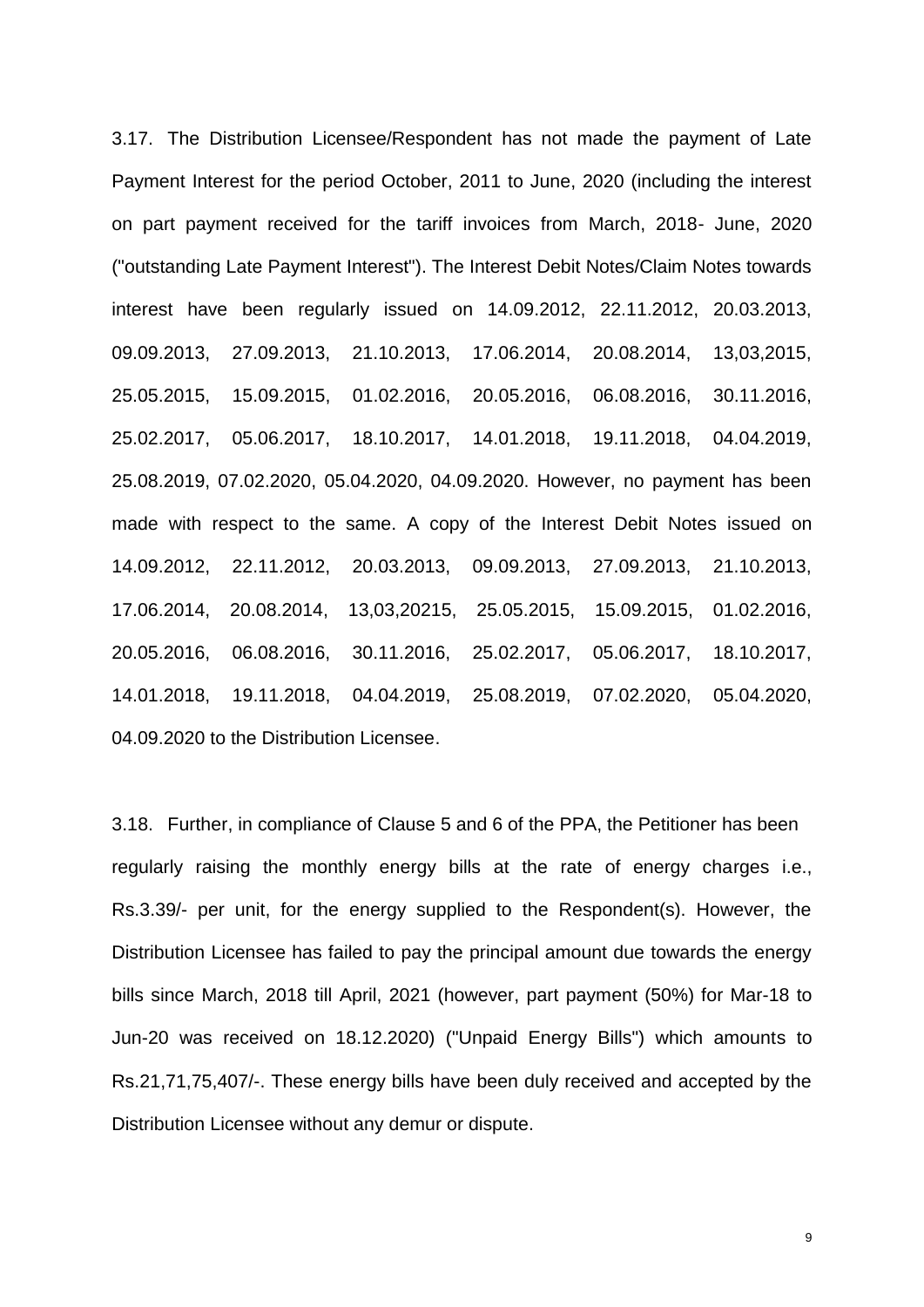3.19. Even after receiving benefits of the Petitioner's services under the respective PPAs, the Distribution Licensee from March 2018 onwards has failed and neglected to clear the principal amount due and payable under the unpaid energy bills. As per Clause 6 (b) of the PPA the energy bills are supposed to be paid by the Respondent(s) within 30 days of receipt of the same, otherwise it is obligated to pay Late Payment Interest. Therefore, the Petitioner is also entitled to the interest accrued on the outstanding Unpaid Energy Bills for the period March, 2018-April 2021 (except for part payment received from March 2018 to June 2020) in accordance with Clause 6 (b) of the PPAs.

3.20. However, despite repeated follow ups by the Petitioner seeking payment of past outstanding Late Payment Interest and payment of Unpaid Energy Bills and the interest accrued thereon, the Distribution Licensee has failed to respond or take any concrete steps to pay such dues. These dues comprise of (i) Outstanding Late Payment Interest from October, 2011 to June, 2020 amounting to Rs.10,03,05,054/- (including interest on part payment received from March, 2018-June, 2020) (ii) principal amount due towards Unpaid Energy Bills from March, 2018 till April, 2021 amounting to Rs.21,71,75,407/- along with the interest applicable on the date of payment.

3.21. The Respondent(s) has been withholding the payments due against the said Unpaid Energy Bills and towards the Late Payment Interest without any basis and in contravention of the terms of the PPAs.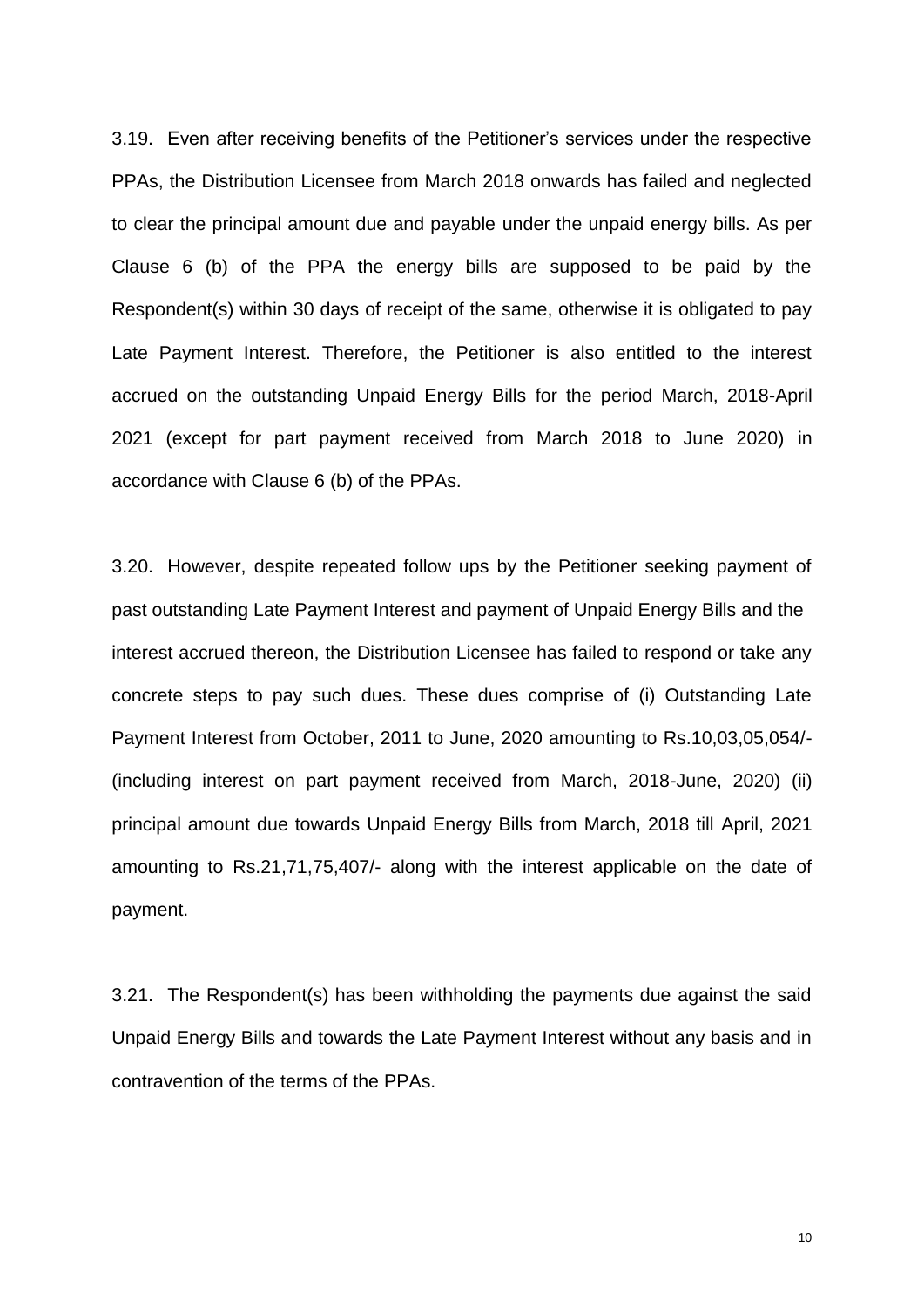3.22. The Petitioner is entitled to Late Payment Interest on both the delayed payments made and on the outstanding principal amount due for the Unpaid Energy Bills. However, the Respondents have been violating the existing law and contractual provisions by not paying the principal amount due and, therefore, Late Payment Interest thereon is also accrued.

3.23. The intention behind incorporation of interest on Late Payment is essentially to ensure the Petitioner of timely payment of bills by the Respondents. The terms of the stated Clause were agreed upon by both the parties. Thus, no party is entitled to go back on its obligation under the PPA. Late Payment Interest is compensatory in character, in terms of the effect on the petitioner on account of delay by the Distribution Licensee in making the due payments.

3.24. The intent behind a clause of 'Late Payment Interest' is essentially to compensate the non-defaulting party as per the 'time value of money' whereby, it becomes an obligation of the defaulting party to put the non-defaulting party in a position where the defaulting party would have made timely payments to the nondefaulting party for the bills raised by the non-defaulting party. The concept of 'Time Value of Money' states that money that is available at present time is worth more than the same amount in the future due to its potential earning capacity or the inflation that decreases the value of the money. The actual time value of money gets lost if the payment of LPI is delayed or not paid at all. In order to do justice to the intention of LPI, and the concept of 'Time Value of Money', in case of delay in the payments of LPI, the same should be paid along with an interest so as to put the non-defaulting party in a position had the LPI payment was received by it on time.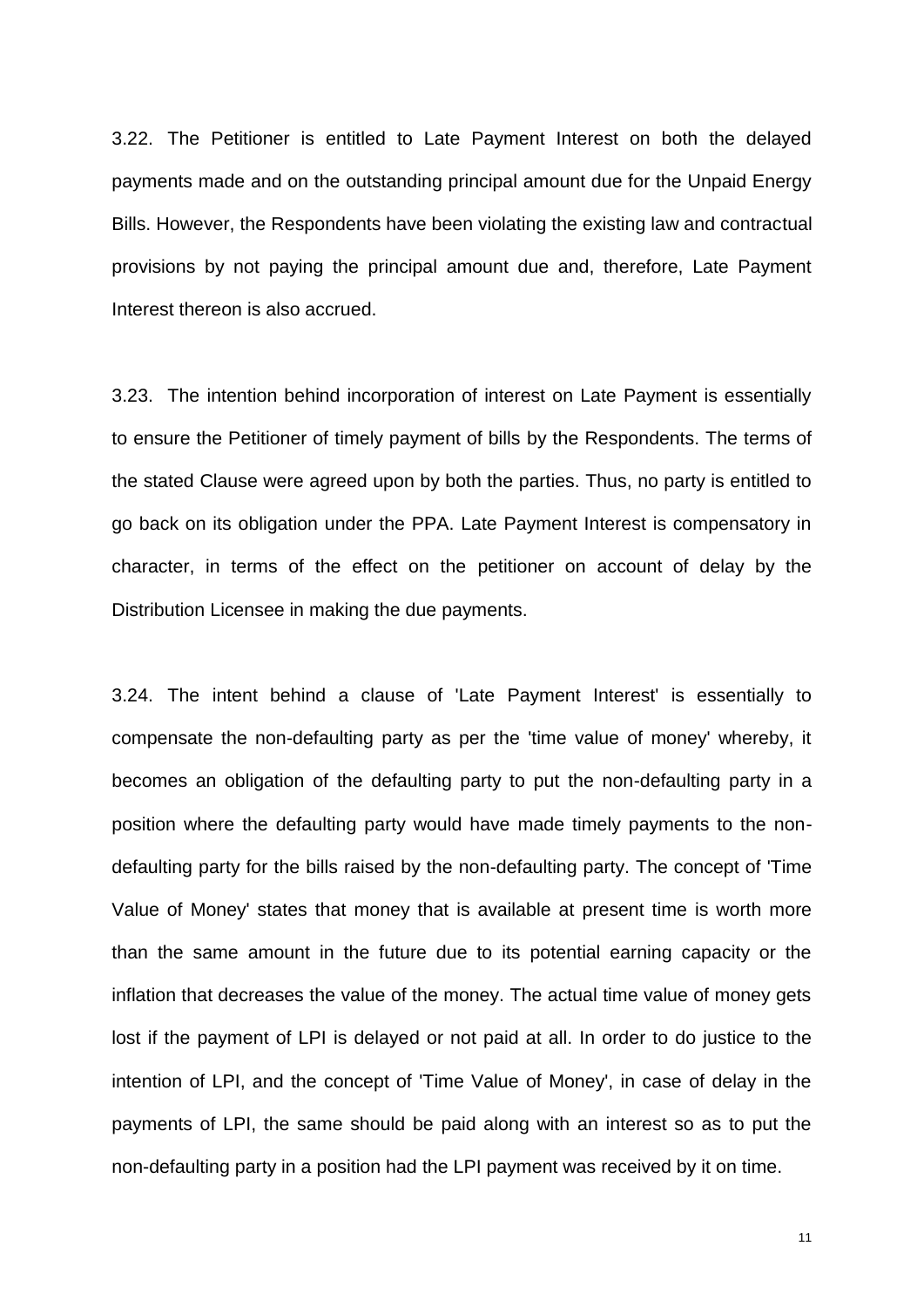3.25. The Petitioner has made all the efforts for continued supply of power to the Respondent(s) even in situations of extreme hardship. Pertinently, in 2020 and thereafter, due to the outbreak of COVID-19 pandemic the Government of India declared nationwide lockdown initially for 21 days from 24.03.2020 and later extended the same. The various lockdown guidelines and movement restrictions severely impacted the normal functioning of the power plants across the country. The Project and office of the Petitioner was also impacted. However, despite the same the Petitioner made all the efforts and supplied electricity to the Respondents. Therefore, the Petitioner should not be rewarded financial losses for its diligence.

3.26. Flagrant violation of legal and contractual provisions by the Respondents have compelled the Petitioner to approach the Commission for issuance of suitable directions to the Respondents and the Petitioner pleaded the following grounds for seeking relief.

3.27. The Distribution Licensee/Respondent(s) has failed to fulfil its contractual obligations in terms of the PPA. As per Clauses 5 and 6 of the PPA, the Respondent(s) is under legal obligation to make the payment of energy bills raised towards the energy supplied to the Respondent(s) and to pay Late Payment Interest for the delayed payment of energy bills.

3.28. The Respondent(s) has failed to acknowledge that under Clause 6 of the PPA(s), the Respondents are required to make payments of the amounts due under the energy bills within 30 days from the date of receipt of Petitioner's monthly energy bills.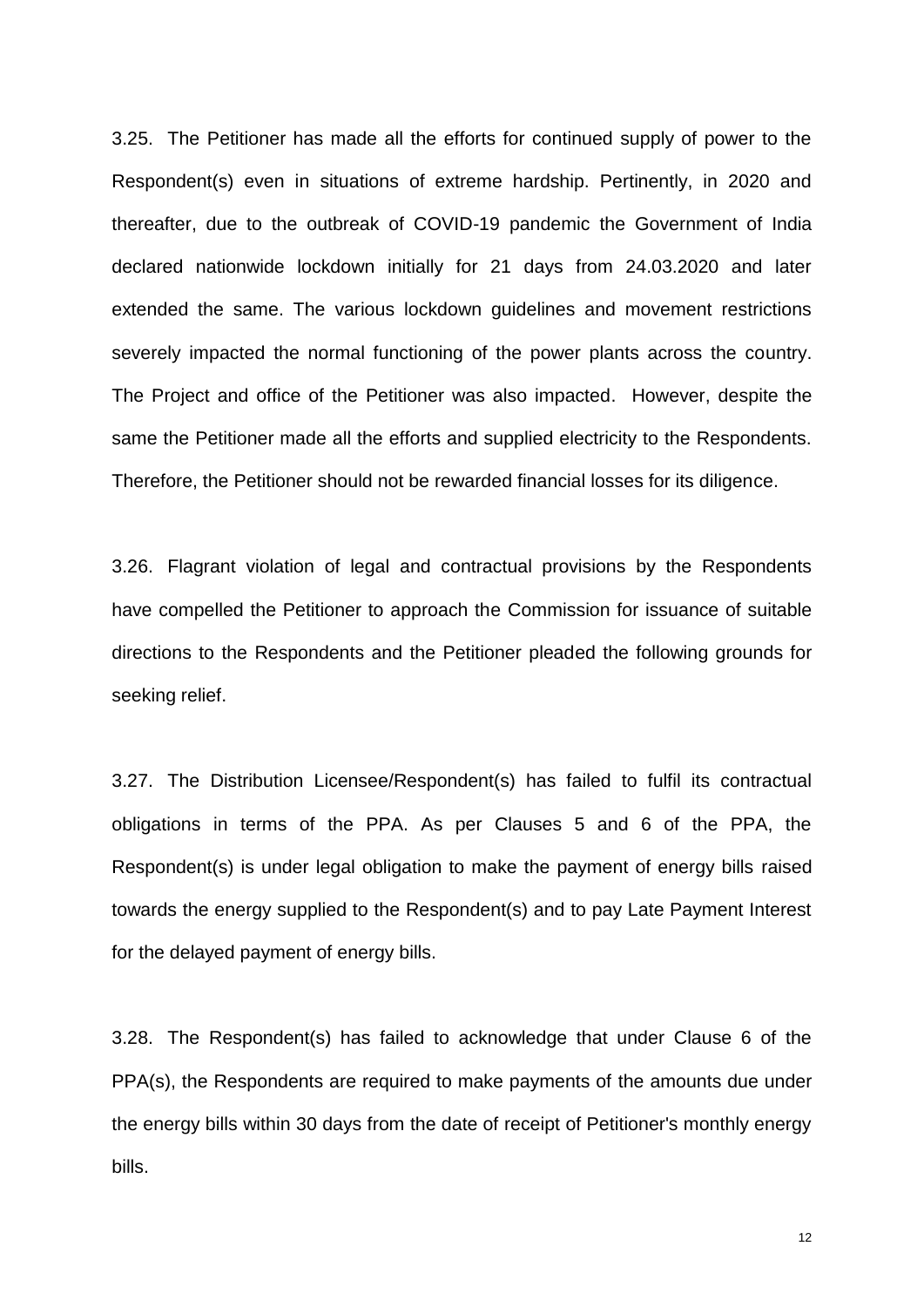3.29. The Respondent(s) has failed to pay the Outstanding Late Payment Interest which is required to be paid at the rate of 1% per month, if any payment of energy bill is delayed beyond the due date i.e. beyond 30 days from the receipt of the same.

3.30. The Respondent(s) has been making delayed payments of energy bills since October, 2011 and has failed to pay Late Payment Interest, despite being sought repeatedly by the Petitioner.

3.31. The non-payment of LPS since October, 2011 amounts to 'continuing breach' of the terms of the PPA. The right to interest on delayed payment arises every month based on default of a party to make payments within due date of payment and the provisions of Limitation Act, 1963 do not apply when there is a continuing wrong.

3.32. The Respondent(s) has been completely ignorant of the fact that non-payment as well as delayed payment of energy bills negatively affects its day-to-day operations due to cash flow problems.

3.33. The Respondent(s) has failed to understand that the Petitioner suffers further losses in case of non-payment of interest on delayed payments made to the Petitioner. The Petitioner has been deprived of gains and or amounts it would have earned on the Late Payment Interest, had it received the same on time. Thus, the Petitioner would have been in a better position, had it received the Late Payment Interest on time, in comparison to the position when it will receive the interest on delayed payment sought herein.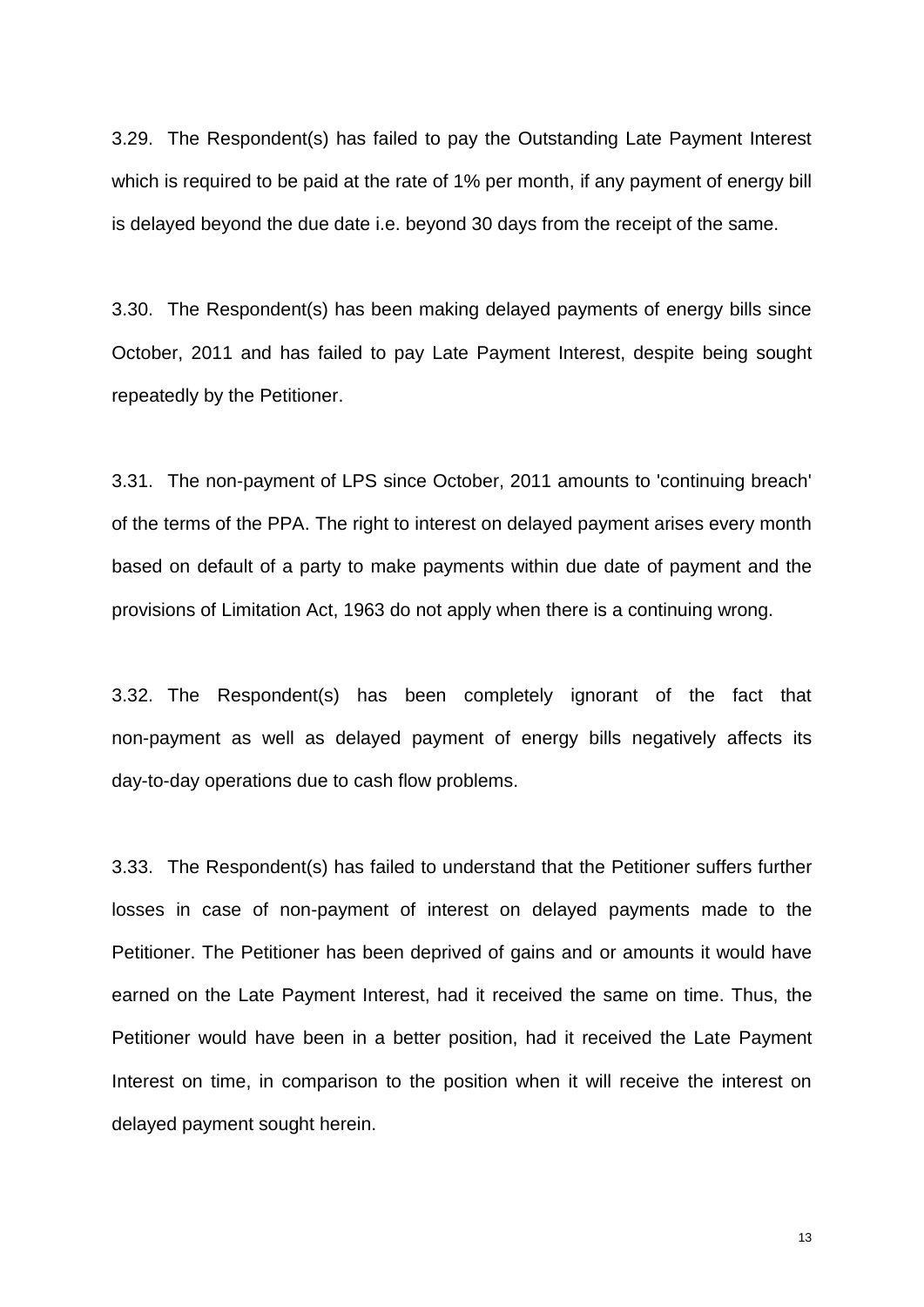3.34. The Distribution Licensee has failed to understand that the intention behind incorporation of clause for interest on late payment in the PPA was essentially to ensure the petitioner of timely payment of bills by the Distribution Licensee. Even the Supreme Court in its various orders has stated that interest on late payment is compensatory in character, in terms of the effect on the seller on account of delay by the purchaser in making its due payment.

3.35. The Respondent(s) has failed to understand that the clause of Late Payment Interest in an agreement is essentially to compensate the non-defaulting party as per the 'time value of money' whereby, it becomes an obligation of the defaulting party to put the non-defaulting party in a position where the defaulting party would have made timely payments to the non-defaulting party for the bills raised by the nondefaulting party.

3.36. The Respondent(s) is guilty of violation of principles of natural justice, in as much as, the Petitioner was not even heard or informed about taking away of the rights, accrued to him under a valid, legal contract, the PPA.

3.37. The action of the Respondent(s) amounts to unjust enrichment, which is impermissible under law. The Respondent (s) are under legal obligation to make the payment for the energy received by it from March, 2018 till April, 2021 and interest accrued thereon, in addition to the payment of interest for the energy, admittedly received, for the energy bills have been paid for from October, 2011- June, 2020 (including the part payments made from March, 2018 to June, 2020) under the terms of the PPA and Section 70 of the Contract Act, 1872.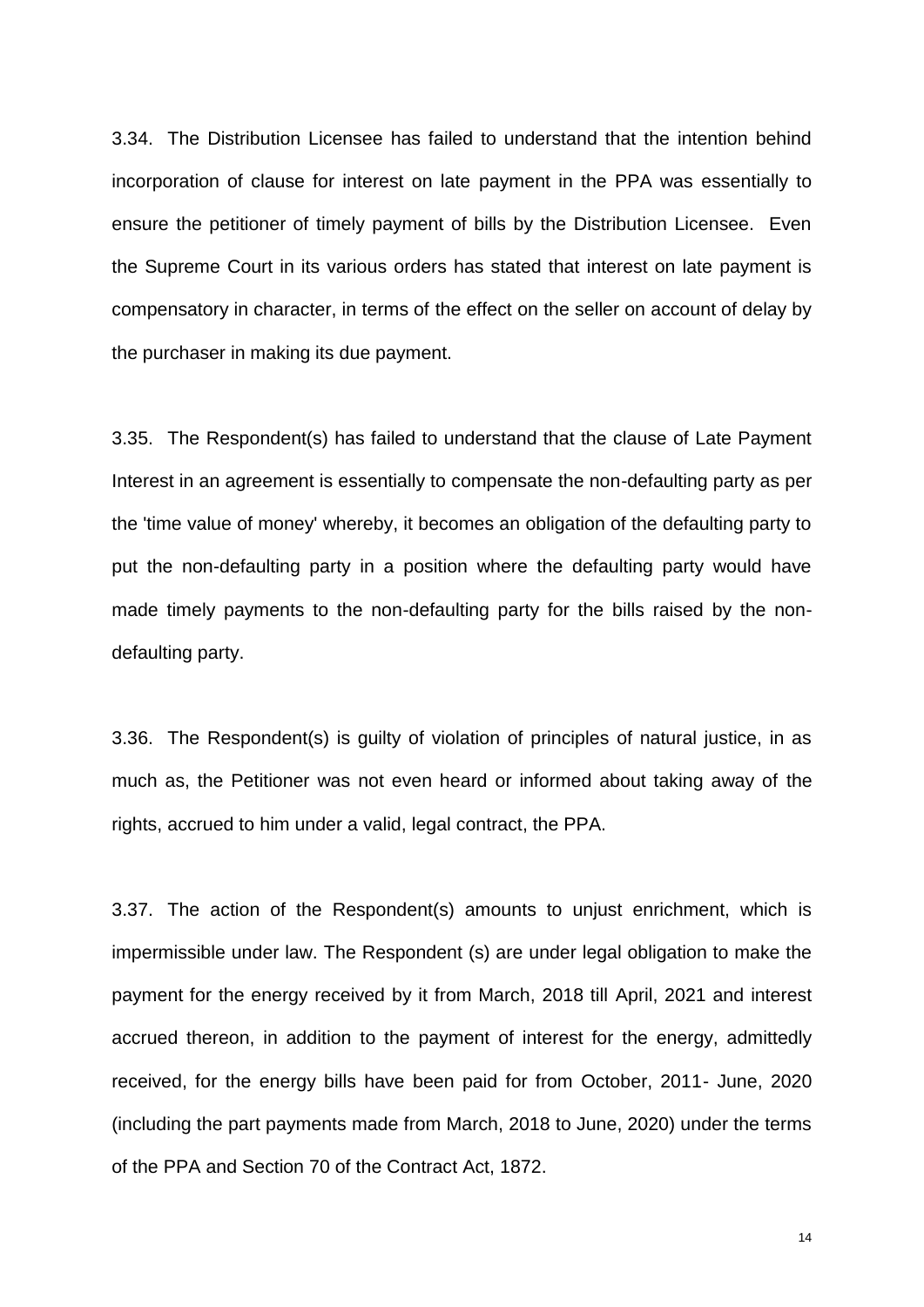3.38. This non-fulfilment of the contractual liability has constrained the Petitioner to borrow funds from banks/institutions in order to operate and run the Project to supply electricity to the Respondents and fulfil its contractual obligation under the PPA.

3.39. The Respondent(s) has failed to acknowledge that the Petitioner has been fulfilling its obligations under the PPA without fail. However, despite the same the Respondent(s) has not been paying the rightful claims of the Petitioner.

3.40. Unless the prayers made are granted in favour of the Petitioner, the Petitioner would suffer irreparable loss and harm.

## **4. Contention of the Respondent No. 3:-**

4.1. The 10 Nos. wind mill generators being WEG HT SC No: TZA 11, TZA 12, TZA 13, TZA 14, TZA 15, TZA 16, TZA 17, TZA 18, TZA 19 AND TZA 20 dated 10.02.2012 having capacity of 15 MW (10 x 1.5MW) installed at Tirupur District commissioned on 10.02.2012.

4.2. The Commission issued Comprehensive Tariff order on wind energy (order No.1 of 2009 dated 20.03.2009 ) where is the relevant portion is extracted as follows:-

Billing & Payment Condition as per Agreement Condition.

- *1) The wind Energy Generator shall raise a bill every month for the net energy sold after deducting the charges for start-up power and reactive power.*
- *2) The Distribution Licensee shall make payment to the generator within 30 days of receipt of the bill. Any delayed payment beyond 30 days is liable for interest at the rate of 1% per month.*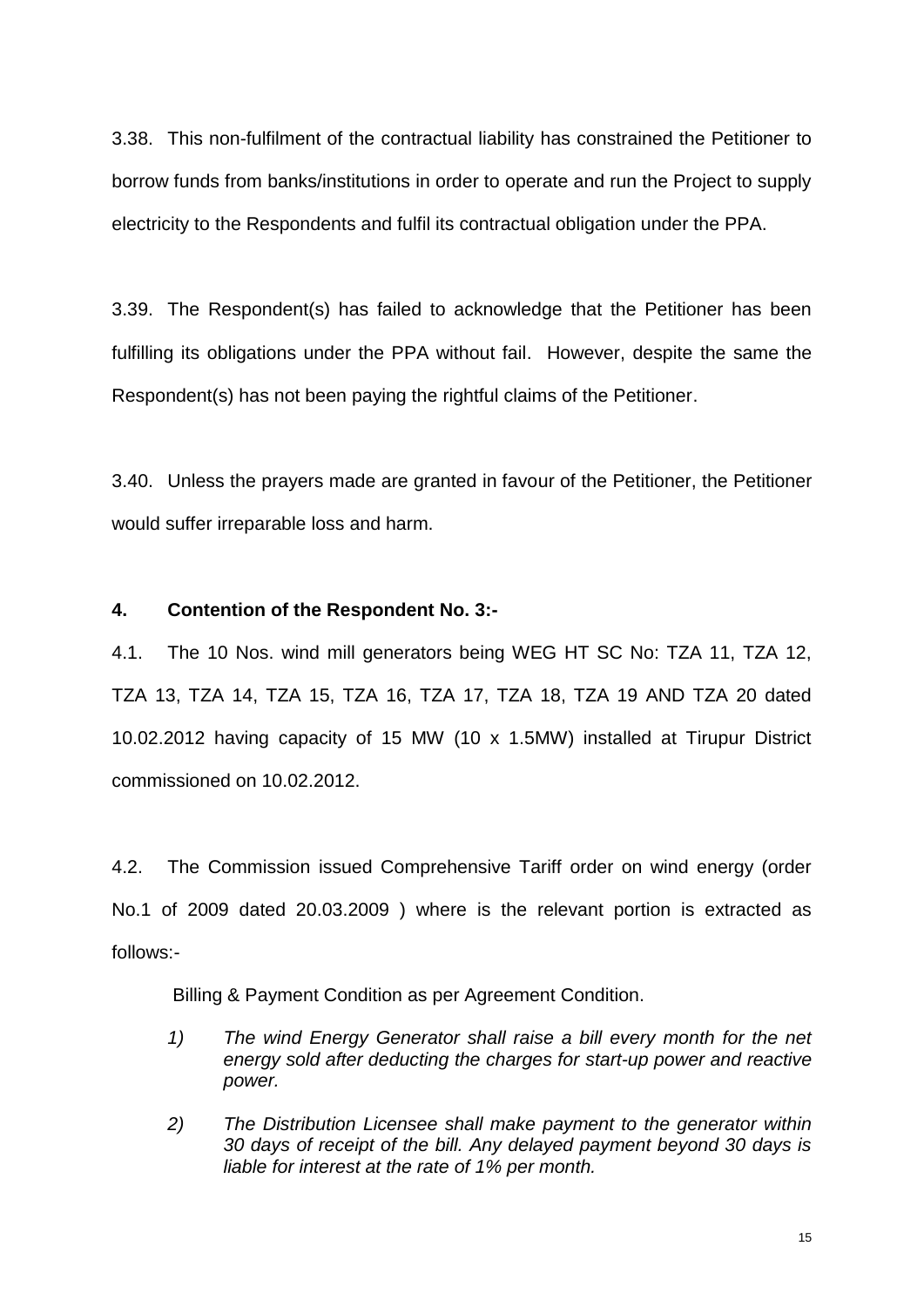4.3. The Wind energy Generator agrees that if the consumption of the wind mill is more than the generation during a particular month, such excess consumption shall not be allowed to be carried forward to next month and the billing shall be done on the same month at the per unit realization rate of HT industrial service as per tariff order in force.

4.4. Due to shortage of power exist in Tamil Nadu, TANGEDCO is in a position to purchase power at higher rate from other sources, which leads to facing critical financial crises, further not able to make payment within the time limit prescribed.

4.5. The monthly fund inflow of TANGEDCO through revenue from sale of power to its consumers is around Rs.3200 Crores and tariff subsidy from Government of Tamil Nadu is around Rs.600 Crores per month.

The monthly fund outflow towards the revenue expenditure is as below:-

| $\mathbf 1$ . | Payment for procuring fuel                       | Rs.300 Crores     |
|---------------|--------------------------------------------------|-------------------|
| 2.            | <b>Transportation of fuel</b>                    | Rs.300 Crores     |
| 3.            | Payment to power suppliers, both CGS and         |                   |
|               | Private generators                               | Rs.2000 Crores    |
| 4.            | <b>Payment to Central and State Transmission</b> |                   |
|               | <b>Utilities</b>                                 | Rs.300 Crores.    |
| 5.            | Employees cost including pension                 | Rs.650 Crores     |
|               |                                                  |                   |
| 6.            | Repairs, Maintenance and administrative          |                   |
|               | expenses                                         | Rs.100<br>Crores. |
| 7.            | Interest and finance charges                     | Rs.1000 Crores.   |
| 8.            | Repayment of loan by TANGEDCO                    | Rs.500 Crores.    |

For all the above expenditures, the total outflow is around Rs.5150 Crores. There is an average shortfall of about Rs.1360 Crores. Some payments are postponed and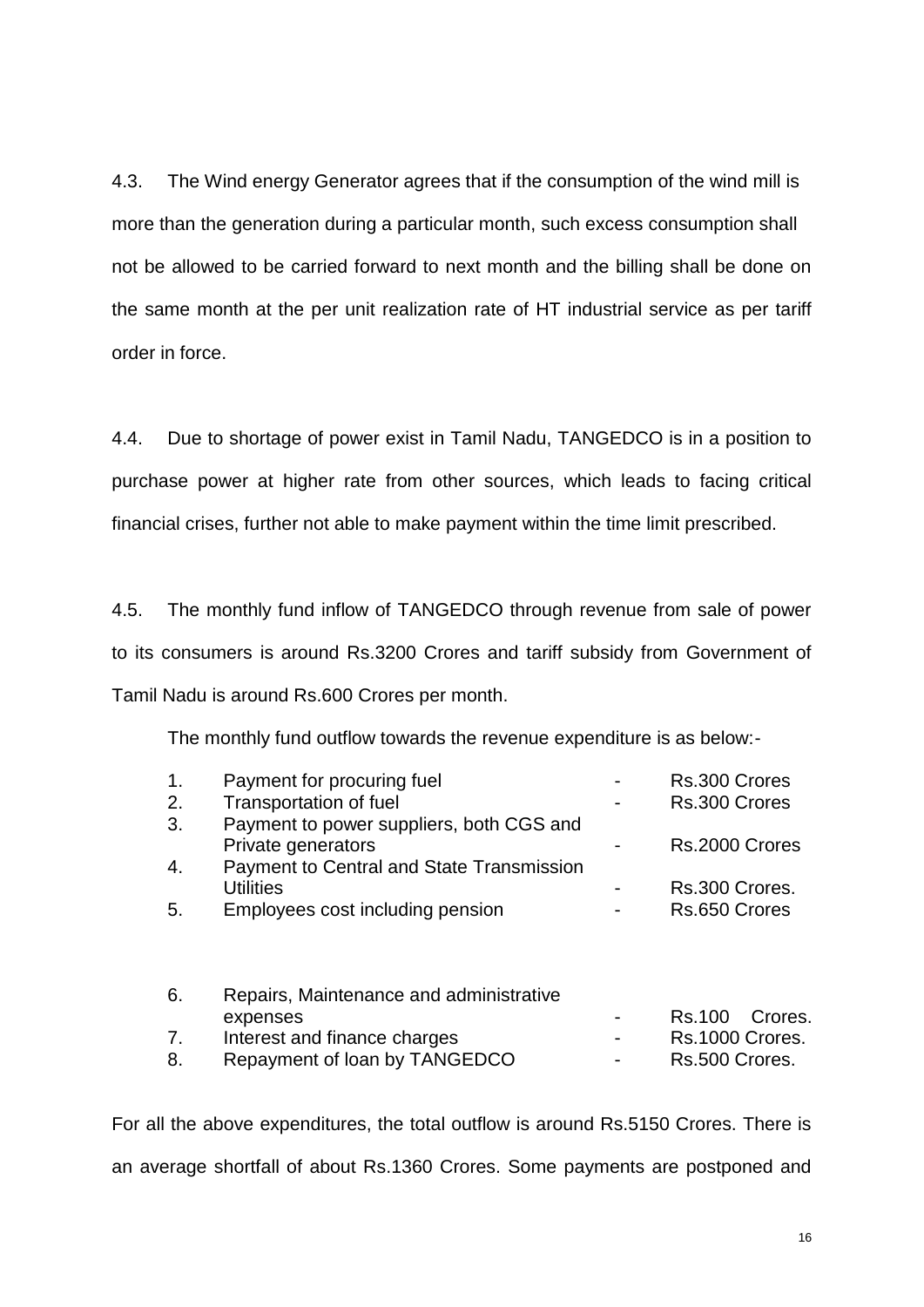made as and when loans are received from REC/PFC/IREDA and other financial institutions.

4.6. In the above circumstances, releasing of huge payments to wind generators will be difficult one. However efforts are being taken for releasing payments for one or two months. And moreover, paying or adjustment of interest due every month will affect the cash inflow of TANGEDCO and payment of surcharge before payment of the dues will not be a correct one under accounting principles. During the month of March 2020, wind mill payments for the period upto March 2018 have been released.

4.7. Due to Covid-19 pandemic, the revenue collections to TANGEDCO has also gone down and with great hardship TANGEDCO is maintaining the payment of 50% to the Thermal generators under LTOA, MTOA and STOA for the months from March 2020 to June 2020. The Government of India has announced a financial assistance package to a tune of Rs.90,000 Crores through REC & PFC, and TANGEDCO has also requested assistance to tune of Rs.32000 Crores through Government of Tamil Nadu. The same is pending approval by MoP and the disbursement to TANGEDCO is expected during the month of September 2020. On receipt of the financial assistance the pending energy bills and bills on late payment will be cleared.

4.8. Due to Covid-19 pandemic, as the Cash inflow of TANGEDCO has considerably reduced, there is some delay in making the payments. However action is being taken to clear the dues at the earliest.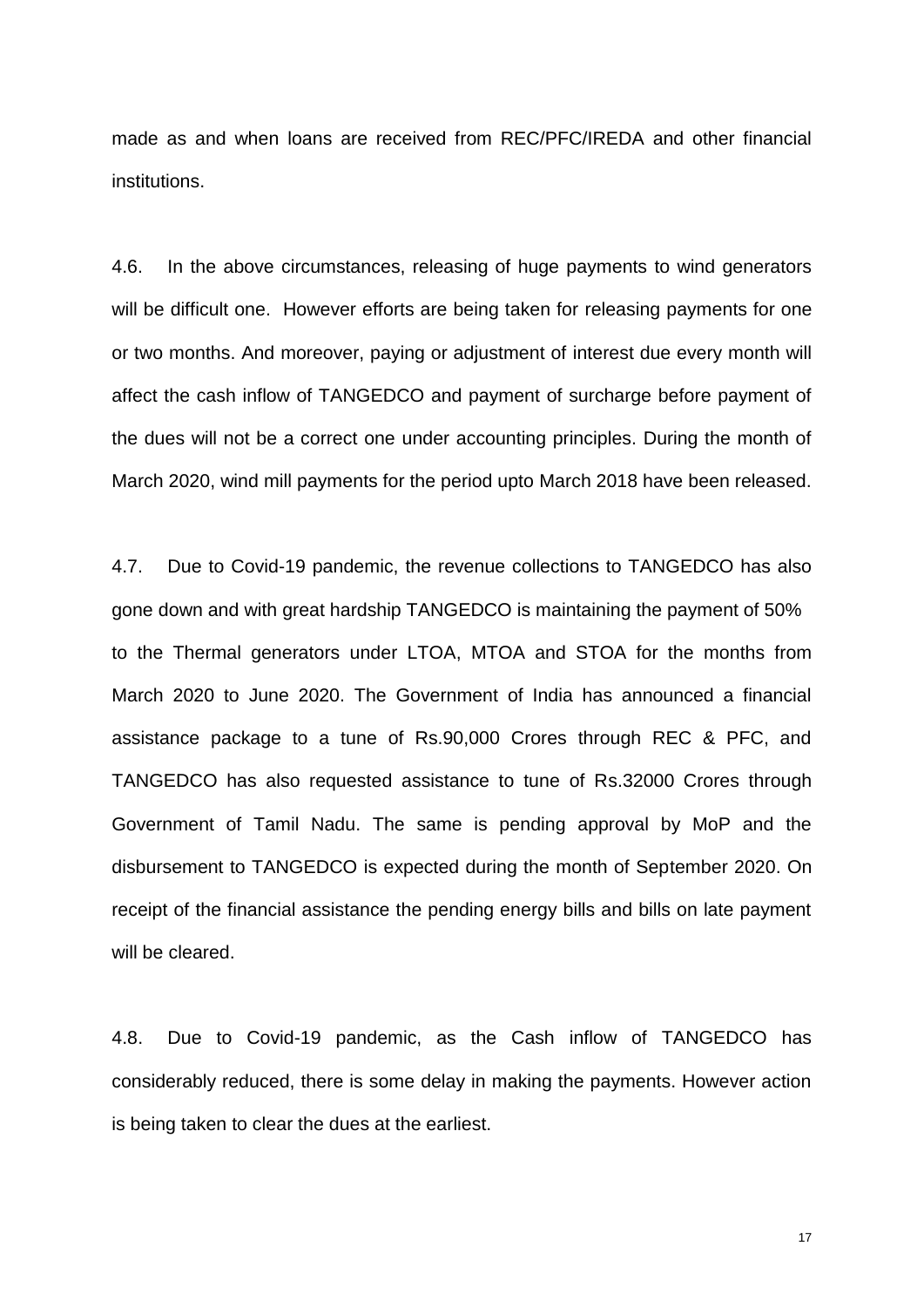4.9. In the meantime interest on delayed payment is the additional burden to be faced by the TNEB. The Commission confirmed the interest payment vide its order dated 17.04.2011 passed in MP No.36 of 2010 held that the TNEB is liable to pay interest at the rate of 1% per month to the Generator on the delayed payment.

4.10. Despite severe financial constraints faced by the TANGEDCO, sincere efforts are being made in clearing the pending bills of the wind energy generators as per seniority basis.

4.11. The Commission directs TANGEDCO to forthwith make payment of Interest of Rs.2,35,49,092/- to the payment for the past period from February 2012 to March 2018, it will adversely affects the fund flow of the respondents. Further similar placed generators may also seek the relief and it will lead to multiplication of litigations. This may lead to difficulty in releasing payment for Coal companies, Central Generating Plants, Other fuel suppliers, make suppliers and power Generators similar to the petitioner.

4.12. The Commission has decided the same set of facts as found in this DRP in the Daily Order passed on 17-12-2019 in DRP No.27/2014 and 17/9/2019 in DRP No.7/2014 by ordering 6 % Interest on the payment from this  $3<sup>rd</sup>$ respondent/TANGEDCO. This findings may be considered and applicable to this petition also.

4.13. TANGEDCO is a corporation company wholly owned by the Government of Tamil Nadu and catering the need of the general public at large would be put into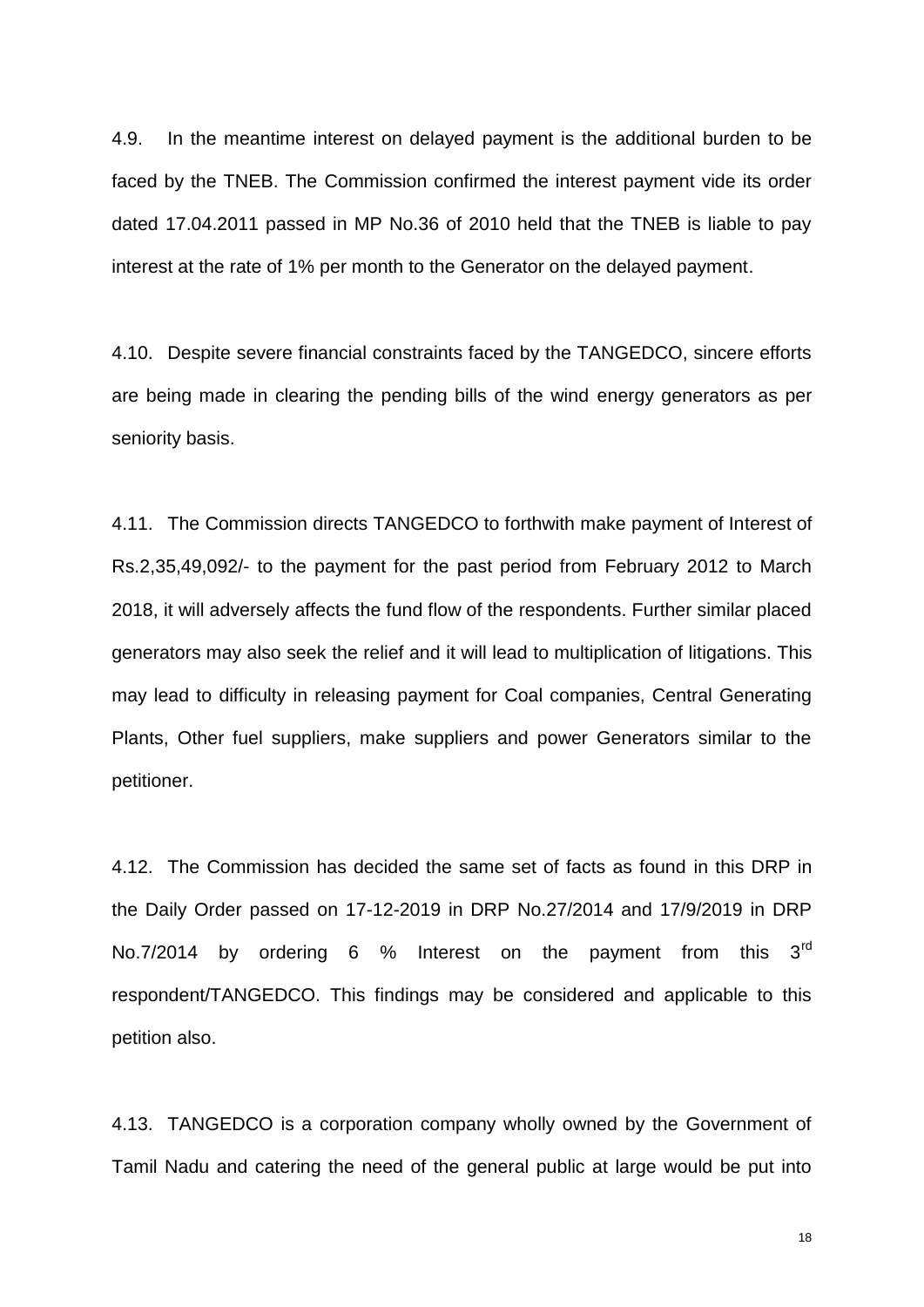irreparable losses grave prejudice, undue hardship and financial losses. In fact such losses will be passing through in the future tariffs which have to be passed on the end-consumers and attracts public interest. In any case, for the sake of a company, public authorities under general public should not get suffered financially.

## **5. Contention of the Respondent No.5:-**

5.1 The 4 Nos. wind mill generators being WEG No: 2176,2177,2178 commissioned on 20.10.2011 and WEG.No.2180 Commissioned on 26.12.2011 having capacity of 6 MW (4X1.5MW) installed at Tirupur District.

5.2. The Commission issued Comprehensive Tariff order on wind energy (order No.1 of 2009 dated 20.03.2009) where is the relevant portion is extracted as follows:-

*Billing & Payment Condition as per Agreement Condition.* 

- *(1) The wind Energy Generator shall raise a bill every month for the net energy sold after deducting the charges for start-up power and reactive power.*
- *(2) The Distribution Licensee shall make payment to the generator within 30 days of receipt of the bill. Any delayed payment beyond 30 days is liable for interest at the rate of 1% per month.*

5.3. The Wind energy Generator agrees that if the consumption of the wind mill is more than the generation during a particular month, such excess consumption shall not be allowed to be carried forward to next month and the billing shall be done on the same month at the per unit realization rate of HT industrial service as per tariff order in force.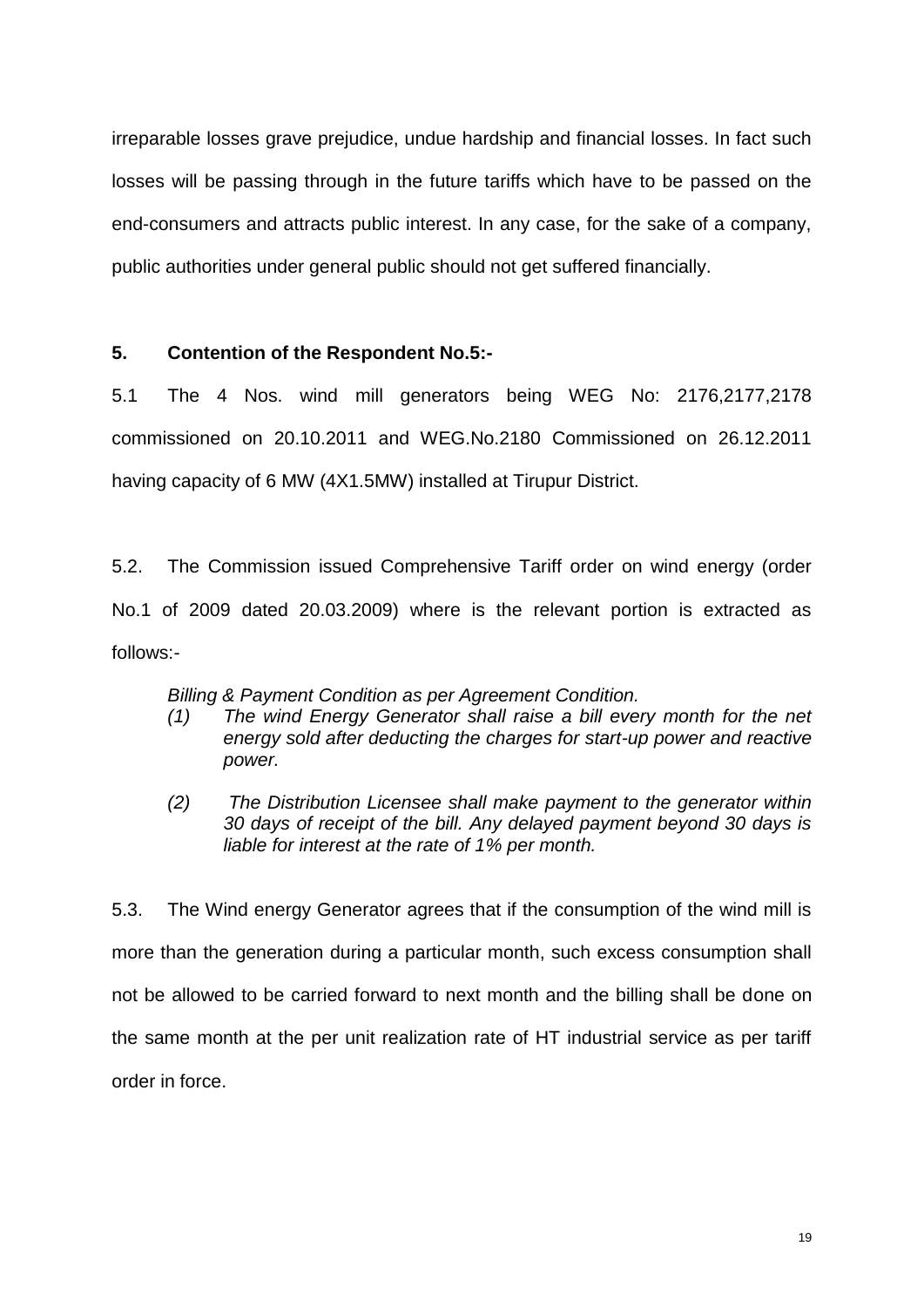5.4. Due to shortage of power exist in Tamil Nadu, TANGEDCO is in a position to purchase power at Higher rate from other sources, which leads to facing critical financial crises, further not able to make payment within the time limit prescribed.

5.5. The monthly fund inflow of TANGEDCO through revenue from sale of power to its consumers is around Rs.3200 Crores and tariff subsidy from Government of Tamil Nadu is around Rs.600 Crores per month.

The monthly fund outflow towards the revenue expenditure is as below:-

| 1 <sub>1</sub> | Payment for procuring fuel                                     | $\blacksquare$ | Rs.300 Crores  |
|----------------|----------------------------------------------------------------|----------------|----------------|
| 2.             | Transportation of fuel                                         | $\blacksquare$ | Rs.300 Crores  |
| 3.             | Payment to power suppliers, both CGS and<br>Private generators |                | Rs.2000 Crores |
| 4.             | Payment to Central and State Transmission<br><b>Utilities</b>  |                | Rs.300 Crores. |
| 5.             | Employees cost including pension                               |                | Rs.650 Crores  |
|                |                                                                |                |                |

| 6. | Repairs, Maintenance and administrative |                  |                 |
|----|-----------------------------------------|------------------|-----------------|
|    | expenses                                |                  | Rs.100 Crores.  |
| 7. | Interest and finance charges            | $\sim$ 100 $\mu$ | Rs.1000 Crores. |
| 8. | Repayment of loan by TANGEDCO           |                  | Rs.500 Crores.  |

For all the above expenditures, the total outflow is around Rs.5150 Crores. There is an average shortfall of about Rs.1360 Crores. Some payments are postponed and made as and when loans are received from REC/PFC/IREDA and other financial institutions.

5.6. Releasing of huge payments to wind generators will be difficult one. However efforts are being taken for releasing payments for one or two months. And moreover, paying or adjustment of Interest due every month will affect the cash inflow of TANGEDCO and payment of surcharge before payment of the dues will not be a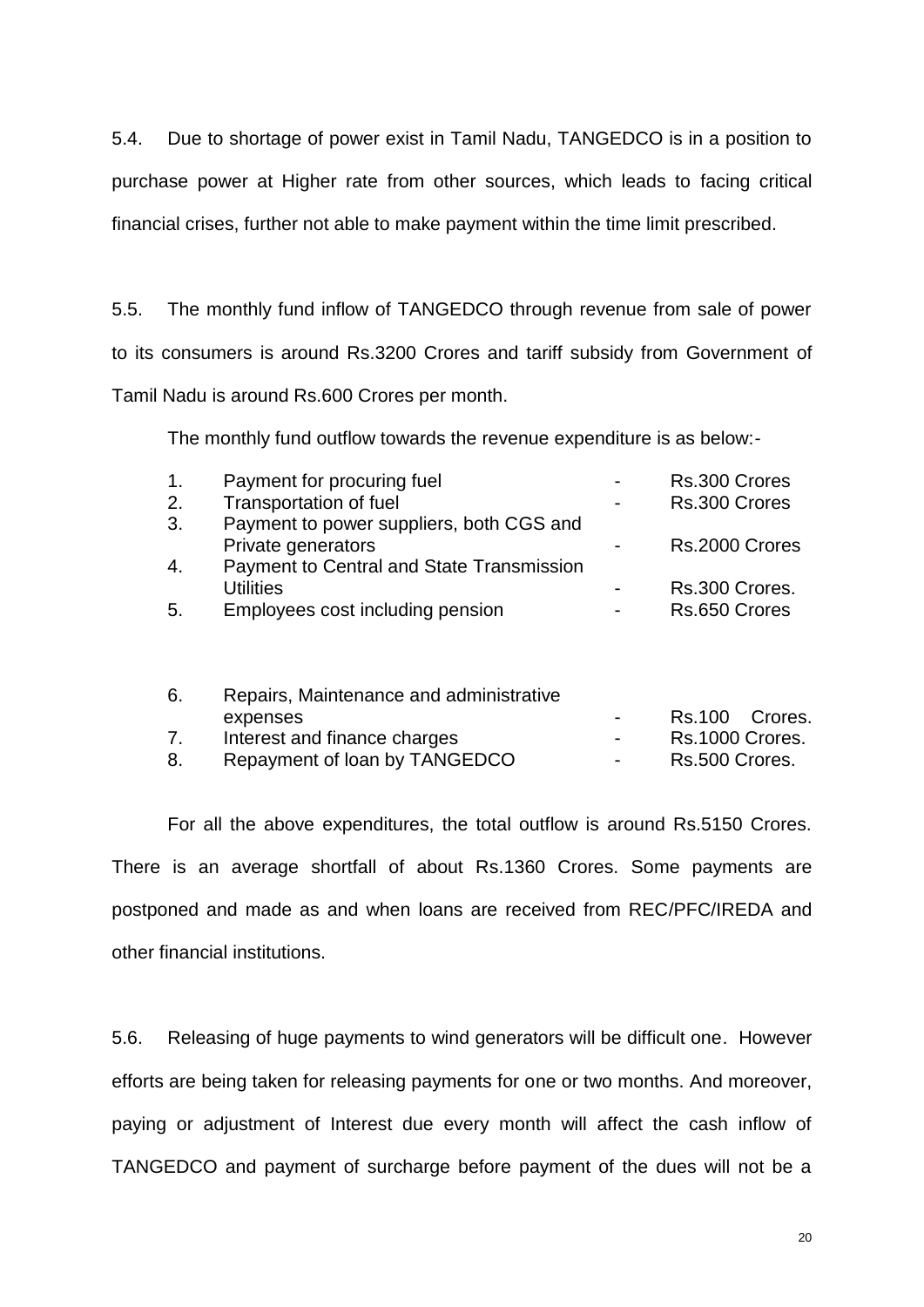correct one under accounting principles. During the month of March 2020, wind mill payments for the period upto March 2018 have been released.

5.7. Due to Covid-19 pandemic, the revenue collections to TANGEDCO has also one down and with great hardship TANGEDCO is maintaining the payment of 50% to the Thermal generators under LTOA, MTOA and STOA for the months from Mar.2020 to June 2020. The Government of India has announced a financial assistance package to a tune of Rs.90,000 Crores through REC & PFC, and TANGEDCO has also requested assistance to tune of Rs.32000 Crores through Government of Tamil Nadu. The generation period up to June 2020, 50% payment made on 18.12.2020 another 50% payment made on 30.09.2021. On receipt of the financial assistance the pending energy bills and bills on late payment will be cleared.

5.8. Due to Covid-19 pandemic, as the Cash inflow of TANGEDCO has considerably reduced, there is some delay in making the payments. However action is being taken to clear the dues at the earliest.

5.9. In the meantime interest on delayed payment is the additional burden to be faced by the TNEB. The Commission confirmed the interest payment vide its order dated 17.04.2011 passed in MP No.36 of 2010 held that the TNEB is liable to pay interest at the rate of 1% per month to the Generator on the delayed payment.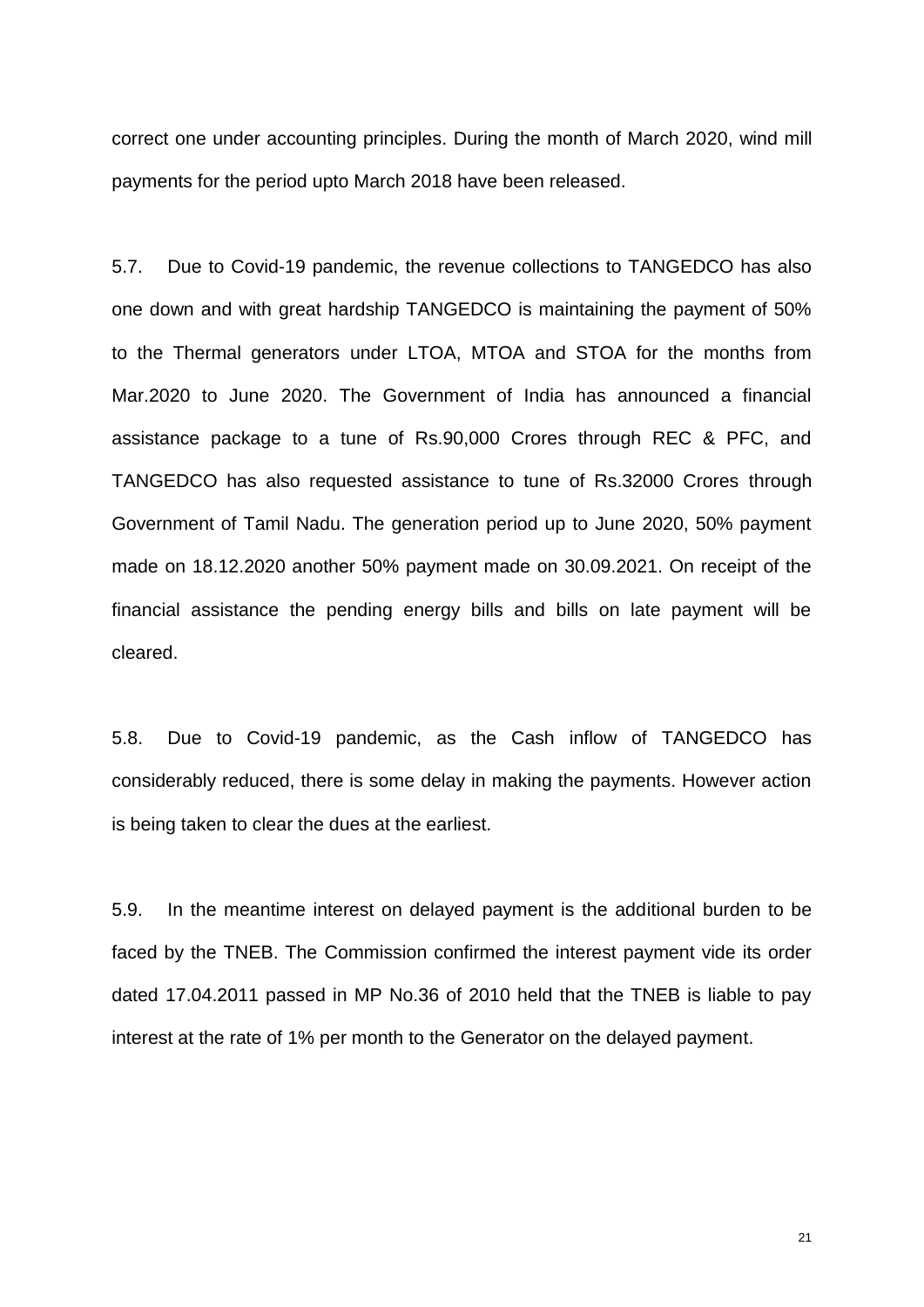5.10. Despite severe financial constraints faced by the TANGEDCO, sincere efforts are being made in clearing the pending bills of the wind energy generators as per seniority basis.

5.11. The Commission directs TANGEDCO to forthwith make payment of Interest for the past period from December 2011 to March 2018, it will adversely affects the fund flow of the respondents. Further similar placed generators may also seek the relief and it will lead to multiplication of litigations. This may lead to difficulty in releasing payment for Coal companies, Central Generating Plants, Other fuel suppliers, make suppliers and power Generators similar to the petitioner.

5.12. The Commission has decided the same set of facts as found in this DRP in the Daily Order passed on 17-12-2019 in DRP No.27/2014 and 17/9/2019 in DRP No.7/2014 by ordering 6% per annum Interest on the payment from TANGEDCO. These findings may be considered and applicable to this petition also.

5.13. TANGEDCO is a corporation company wholly owned by the Government of Tamil Nadu and catering the need of the general public at large would be put into irreparable losses grave prejudice, undue hardship and financial losses. In fact such losses will be passing through in the future tariffs which have to be passed on the end-consumers and attracts public interest. In any case, for the sake of a company, public authorities under general public should not get suffered financially.

**6. Rejoinder in response to the reply filed by Respondent Nos.3,4 and 5:-**

6.1. The Petitioner herein has approached the Commission seeking issuance of directions to the Tamil Nadu Generation and Distribution Corporation Limited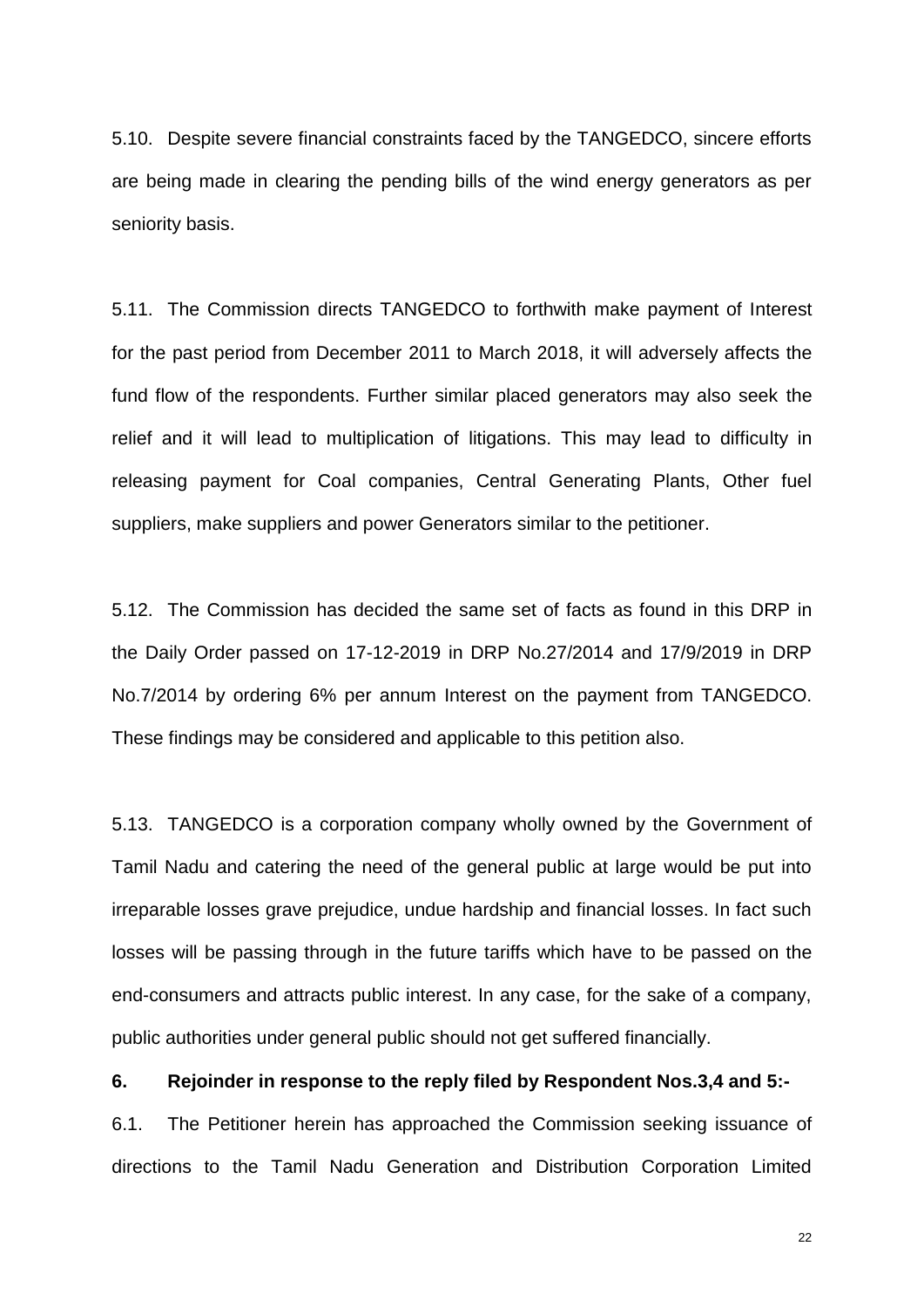("TANGEDCO") for making payment towards the outstanding principal amount for the outstanding Late Payment Interest and unpaid energy bills under fourteen Power Purchase Agreements ("PPAs") executed between the Petitioner and TANGEDCO. These fourteen PPAs were executed by the Petitioner with TANGEDCO to sell wind energy generated from its generating stations located at Tirupur and Udumalpet Tamil Nadu in all having capacity of 21 MW (14 x 1.5 MW).

6.2. The submissions/averments made by the Respondent No.1 in its Reply are denied for being unsustainable, unjustifiable and devoid of merits, since the same are founded on a misconstrued reading and understanding of the extant provisions of the applicable law, PPAs and the judicial pronouncements. The respondent has made all efforts (albeit incorrectly) to shirk away from its contractual responsibilities under the PPAs and the bounden duty under the governing legal framework to accept and pay for the wind power generated and supplied by the Petitioner to the Respondents.

6.3. Despite being aware and admitting the financial liabilities towards the Petitioner, the Commission is being burdened with adjudication of issues arising on account of non-payment of dues for the energy supplied by the Petitioner. By virtue of its Reply, Respondent has inter alia submitted that:

- i. Due to shortage of power in Tamil Nadu, it is forced to purchase power at higher rate from other sources, which leads to critical financial crisis and hence, it is not able to make the payment within the time limit prescribed.
- ii. There is an average shortfall of about Rs.1360 crores after considering the revenue and expenditures. So, payments are postponed and made as and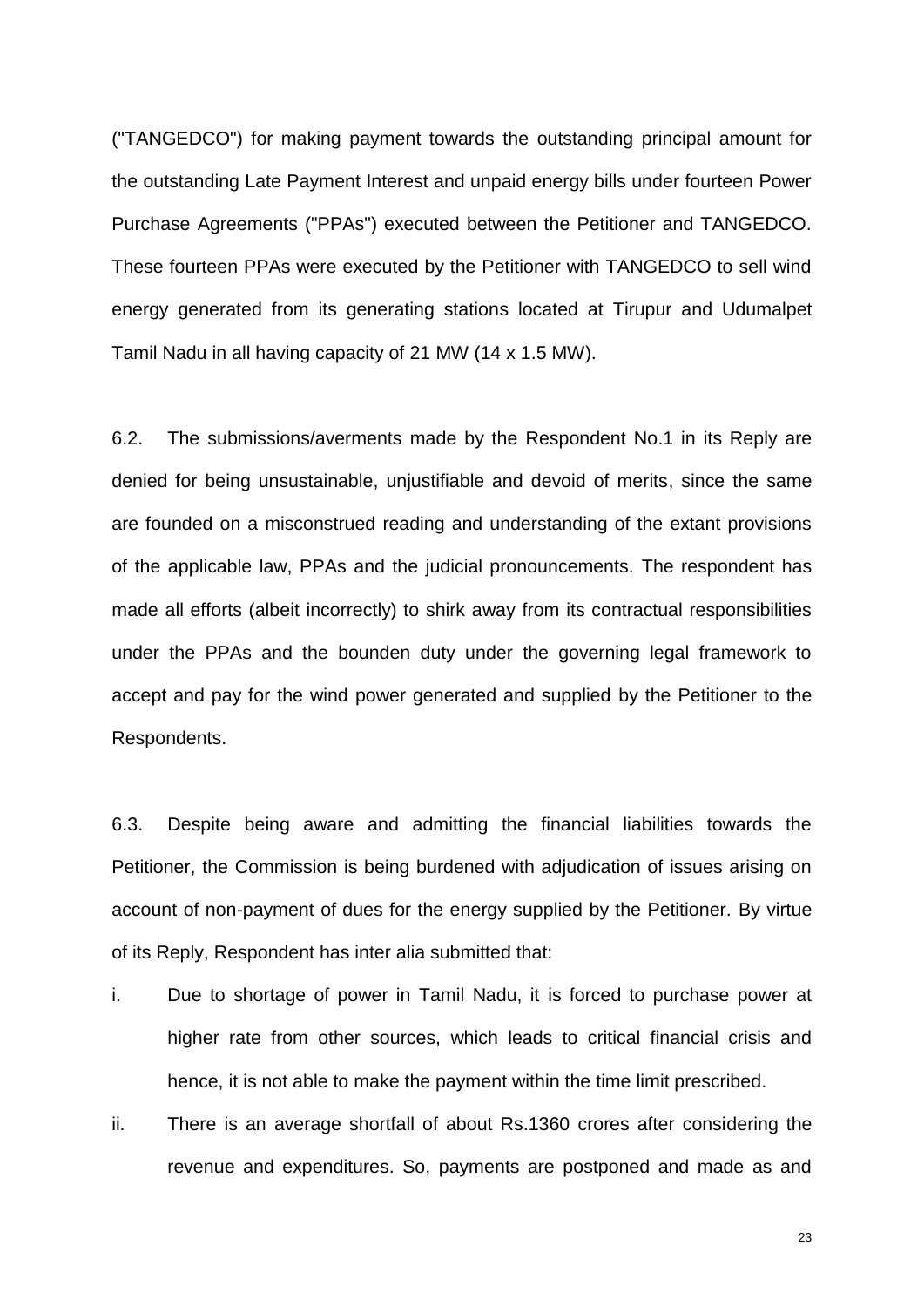when loans are received from REC/PFC/IREDA and other financial institutions.

- iii. Due to covid-19 pandemic, the revenue collections to TANGEDCO has gone down and with great hardship TANGEDCO is maintaining the payment of 50% to the thermal generators under LTOA, MTOA and STOA for the months from March 2020 to June 2020.
- iv. Payment of interest will affect the cash flow of TANGEDO. Further, it will encourage similarly placed generators leading to multiplicity of litigations, which in effect will lead to difficulty in releasing payments to the coal companies, central generating power plants, other fuel suppliers, make suppliers and power suppliers.

6.4. By virtue of its Reply has inter alia raised the above mentioned issues while not disputing the invoices and payments to be made therein.

6.5. The non-payment or deductions of the amount due towards the electricity supplied by the Petitioner under the PPAs is outrightly illegal and against the existing law, PPA and the applicable policy. This conduct of the Answering Respondent is in complete contravention of the provisions of the PPAs and against the national objective to promote renewable energy industry.

6.6. Under the specific terms of the PPA, the Distribution Licensee is under, *inter alia,* the obligation to make payments of the energy bills for the net energy supplied to it by the Petitioner after deducting the charges for start-up power and reactive power. These payments are required to be made by the Distribution Licensee within 30 days of receipt of the energy bill. However, in total disregard of the said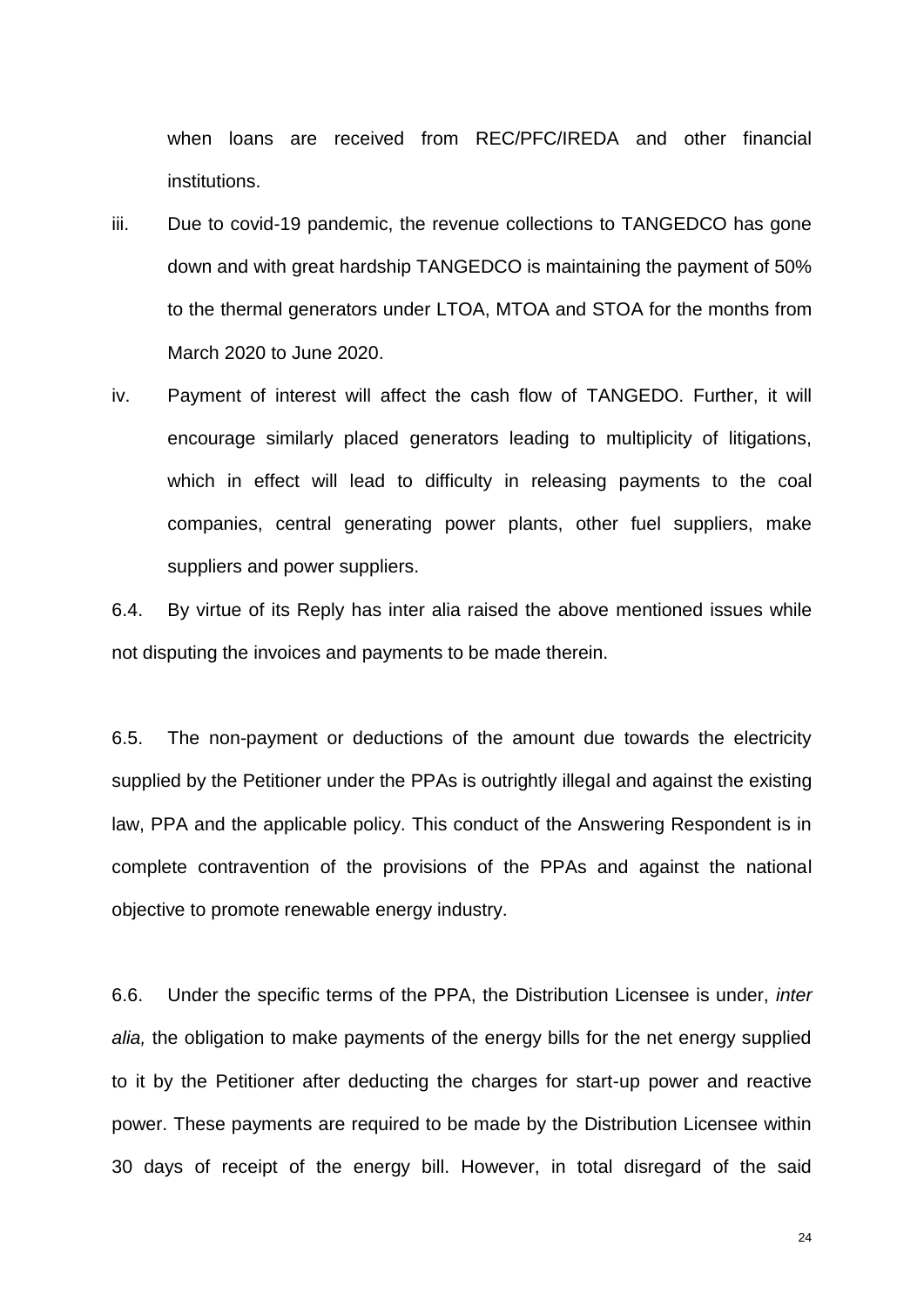provisions, and despite repeated requests and communications issued by the Petitioner, the Respondents, arbitrarily and illegally, continue to withhold payments for the invoices.

6.7. The Respondents agreed to honour the terms of the PPA at the time of signing, therefore, it is only the Petitioner's legitimate expectation to be paid for the power supplied by it. However, the non-payments by the Respondents are severely impacting the growth of renewable energy development in the country.

6.8. It is the contention of the Respondent that due to shortage of power which exists in the state of Tamil Nadu, TANGEDCO has to purchase power at higher rate from other sources, which leads to critical financial crisis. The buying power at any rate is a decision of the Answering Respondent itself. It is a settled law that a party cannot wriggle out of its contractual obligations merely because it has become onerous to perform.

6.9. Due to COVID- 19 pandemic, the revenue collections to TANGEDCO have gone down and therefore, it is unable to make timely payments to the Petitioner. The Respondent has not made any payments to the Petitioner for the energy invoices raised since June 2020, however, it is recovering the tariff for the energy procured from the Petitioner from the ultimate consumer. Pertinently, the cost of procurement of power from the Petitioner has been accounted for in the tariff being charged by the Respondent from its consumers. Despite recovering these amounts, payments to the Petitioner are being withheld. The action not only amounts to unjust enrichment of the Respondent but is also contrary to its legal obligation to remit such monies to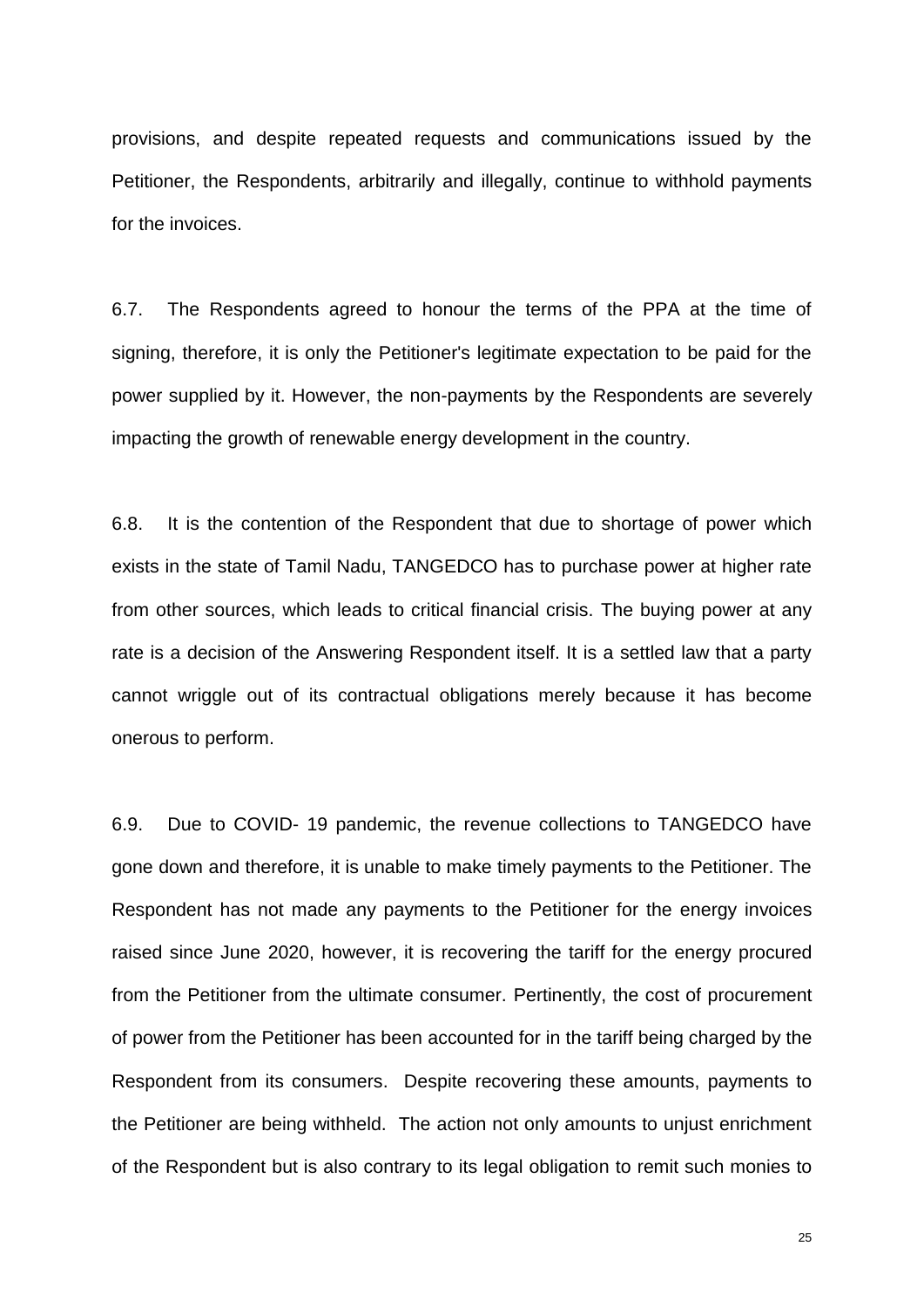the petitioner. This is not only a fraud on the consumers bearing the burden of this cost, but is also illegal, unfair and arbitrary since despite this the Petitioner has not received its due payment from the Respondent.

6.10. The Respondent has further contended that its total cash outflow/expenditure is more than its revenues and there is an average shortfall of about Rs.1360 crores. The renewable power industry is a developing industry and needs to be supported by the government and the distribution companies. The least that can be done by a distribution company is payment of the energy already purchased by it from such power developers.

6.11. The Respondents have till date never disputed any invoice raised by the Petitioner. As such, the invoices have become conclusive and the Respondent is bound to make payments for the said invoices. In the present case, TANGEDCO is misusing its dominant position in withholding payments legally admitted and due to the Petitioner without any basis whatsoever.

6.12. As per Clause 6 (b) of the PPA, the Distribution Licensee is obligated to make payment to the generator within 30 days of receipt of the bill and any delays in payment beyond 30 days, it is bound to pay interest at the rate of 1% per month. Therefore, the PPA itself makes it clear and unambiguous that any delay in making payments to the energy invoices will attract a penalty in the form of interest. Despite the same, the Answering Respondent has not paid a single penny towards interest for the delayed payments since October 2011 till June 2020.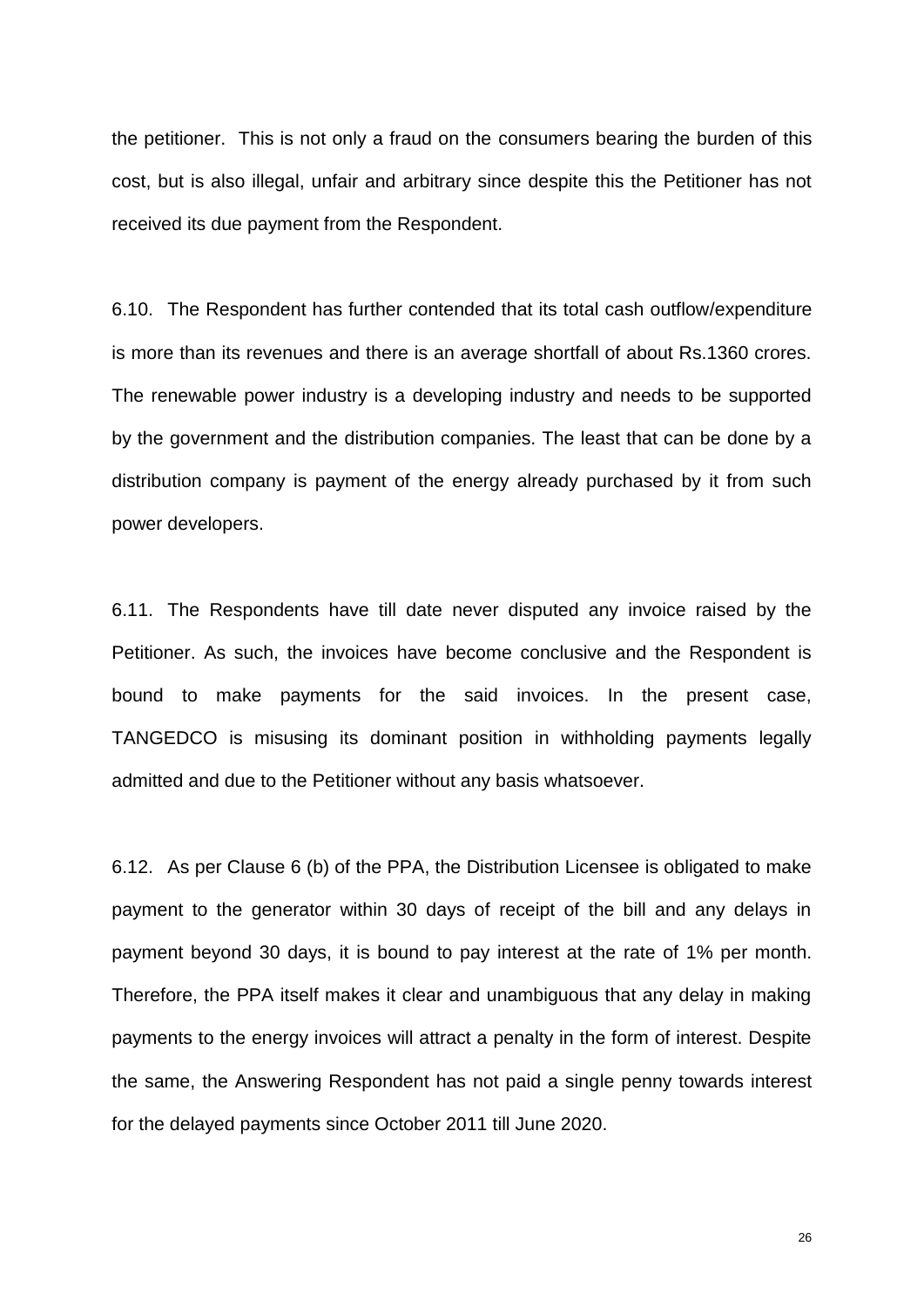6.13. The Respondent has completely ignored the intent behind a clause of "Late Payment Interest" ("LPI") which is essentially to compensate a non-defaulting party as per the 'time value of money' whereby, it becomes an obligation of the defaulting party to put the non-defaulting party in a position where the defaulting party would have made timely payments to the non-defaulting party for the bills raised by the non-defaulting party. The concept of "Time Value of Money' states that money that is available at present time is worth more than the same amount in the future, due to its potential earning capacity or the inflation that decreases the value of the money. The actual time value of money gets lost if the payment of LPI is delayed or not paid at all. In order to do justice to the intention of LPI, and the concept of "Time Value of Money', in case of delay in the payments of LPI; the same should be paid along with an interest so as to put the non-defaulting party in a position had the LPI payment been received by it on time.

6.14. Even in the Tariff Order No.1 of 2009 dated 20-03-2009 issued by the Commission, there is a specific inclusion of interest payment. The inclusion of the concept of Time Value of Money has been acknowledged even by this Commission even before the PPAs concerned herein were executed. Para 8.11.1 of the Tariff Order deals with billing and payment and is extracted hereunder:-

*"8.11.1. When a wind generator sells power to the distribution licensee, the generator shall raise a bill every month for the net energy sold after deducting the charges for startup power and reactive power. The distribution licensee shall make payment to the generator within 30 days of receipt of the bill. Any delayed payment beyond 30 days is liable for interest at the rate of 1% per month".*

6.15. The Hon'ble APTEL in its judgment in Chairman, TNEB & ilnr. vs. Indian Wind Power Association and Ors. in Appeal No.11 of 2012 dated 17-04-2012 held that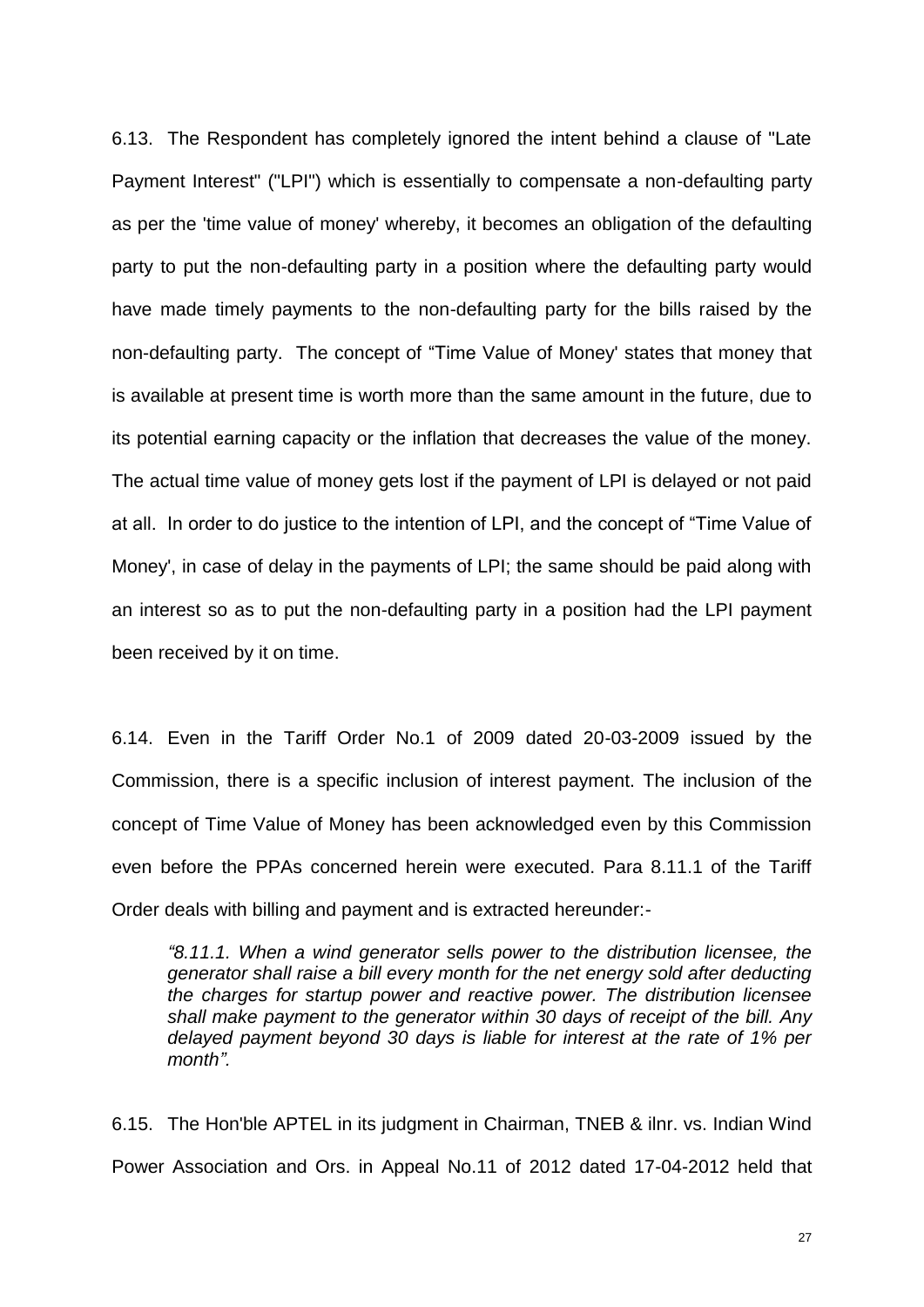wind power generators are entitled for payment of interest on delayed payment made by the appellant for the purchase of the power from the generators. Relevant extract of the judgment is reproduced below:-

*"13. It is settled law, when a certain time limit has been prescribed within which payments have to be made, it would mean that any payments made after the said time period would be subject to payment of interest as indicated above.* 

*17. In any power project, one of the important aspects is the promptitude in payment since the delays would seriously affect the viability of the project. All these projects are substantially funded through finances obtained from various funding organizations require regular repayment of principal loan amount with interest by the generators. Only if regular payments are made for the power generated and supplied the loans can be serviced long with the promised return of investment.* 

*The wind power generators are entitled for payment of interest on delayed payment made by the appellant for the purchase of the power from the generators".*

6.16. The Respondent has also referred to a daily order passed by the Commission in DRP No. 4/2014. The said order is not applicable in the present case as, therein an offer was made to the power generator to accept a lower rate of interest which was accepted by it as a matter of settlement. Firstly, no such offer has been made to the petitioner. Secondly, commercial call of one party cannot be imposed on to the other. The Respondent is bound by the terms of the agreement which is entered into out of its own volition and cannot be allowed to violate the same.

6.17. The Respondent contends that payment of interest to the Petitioner will severely impact its cash flow and will also encourage the similarly placed generators to approach the Commission for same relief, which in turn will lead to multiplicity of litigation. It is a settled law that a party cannot wriggle out of its contractual and legal obligations merely because it has become onerous to perform. The Petitioner is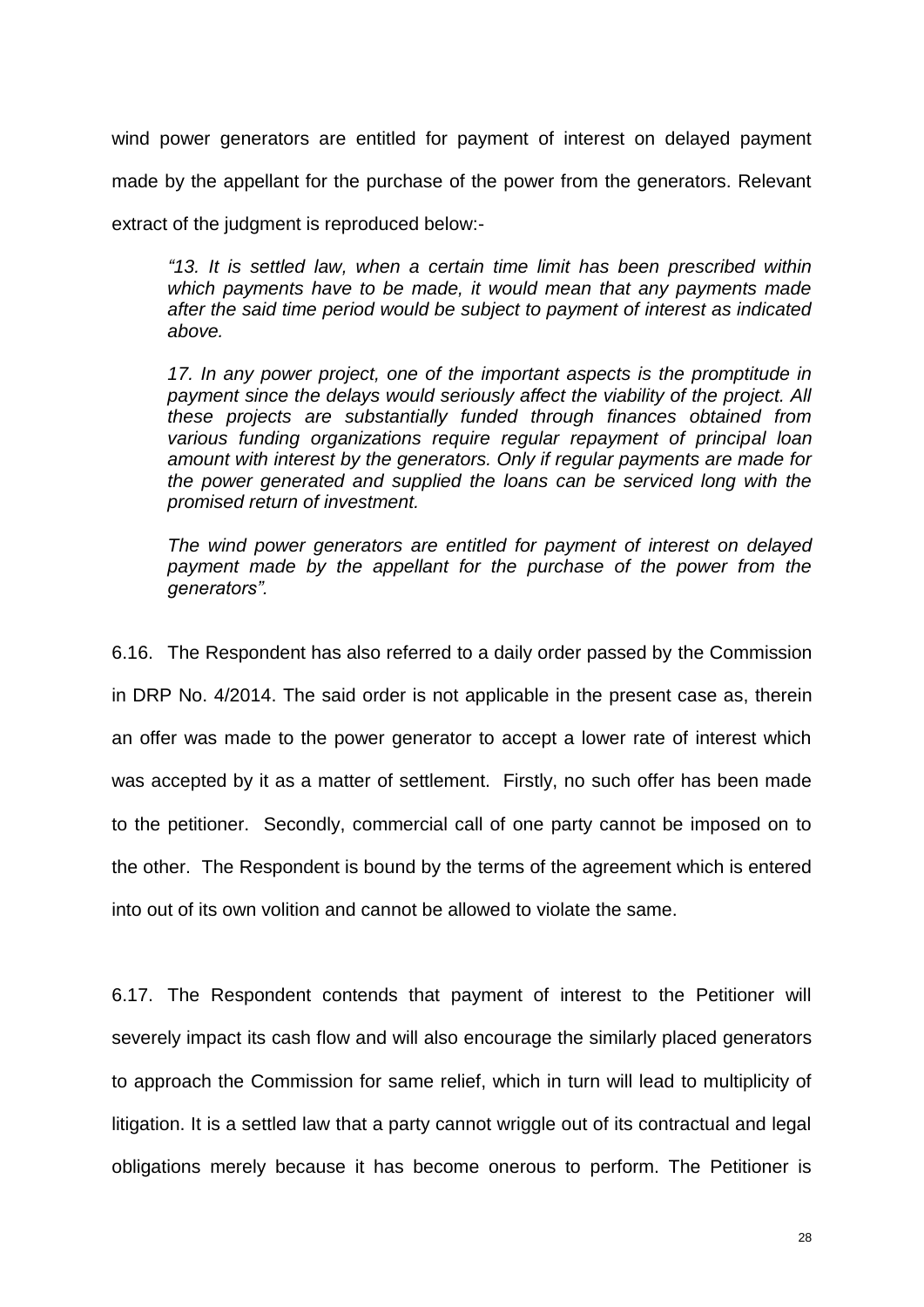already incurring huge financial burden due to the non-payment of the dues by the Respondent, non-payment of interest by the Respondent will only worsen the financial condition of the Petitioner. Therefore, the directions should be passed for payment of both the principal dues and the interest.

6.18. The Respondent is making statements based out of its own imagination. It states that paying or adjustment of interest due every month will affect cash inflow of TANGEDCO and payment of surcharge before payment of dues will not be a correct accounting principle. It has failed to understand that the petitioner is seeking directions against the Respondent to fulfil its contractual obligations and pay both the principal dues and the outstanding interest. Further, the paragraph states that financial assistance by the Government of India was pending approval by Ministry of Power and disbursement to it was expected in September 2020. The Respondent has neither annexed any document in relation to the same nor provided any recent update i.e. 2021 update, in relation thereto. Therefore, these are mere statements which have no consequential value whatsoever.

6.19. The Respondent is trying to shirk away from its own contractual responsibilities by taxing the garb of public authority.

#### **7. Findings of the Commission:-**

- 7.1. This petition has been filed with a prayer to-
- (a) direct the Respondents to strictly comply and abide with the provisions of the fourteen PPAs entered into between the Petitioner and the Respondent(s).
- (b) direct the Respondents to pay the Outstanding Late Payment Interest towards the delayed payment of energy bills from October, 2011 to June, 2020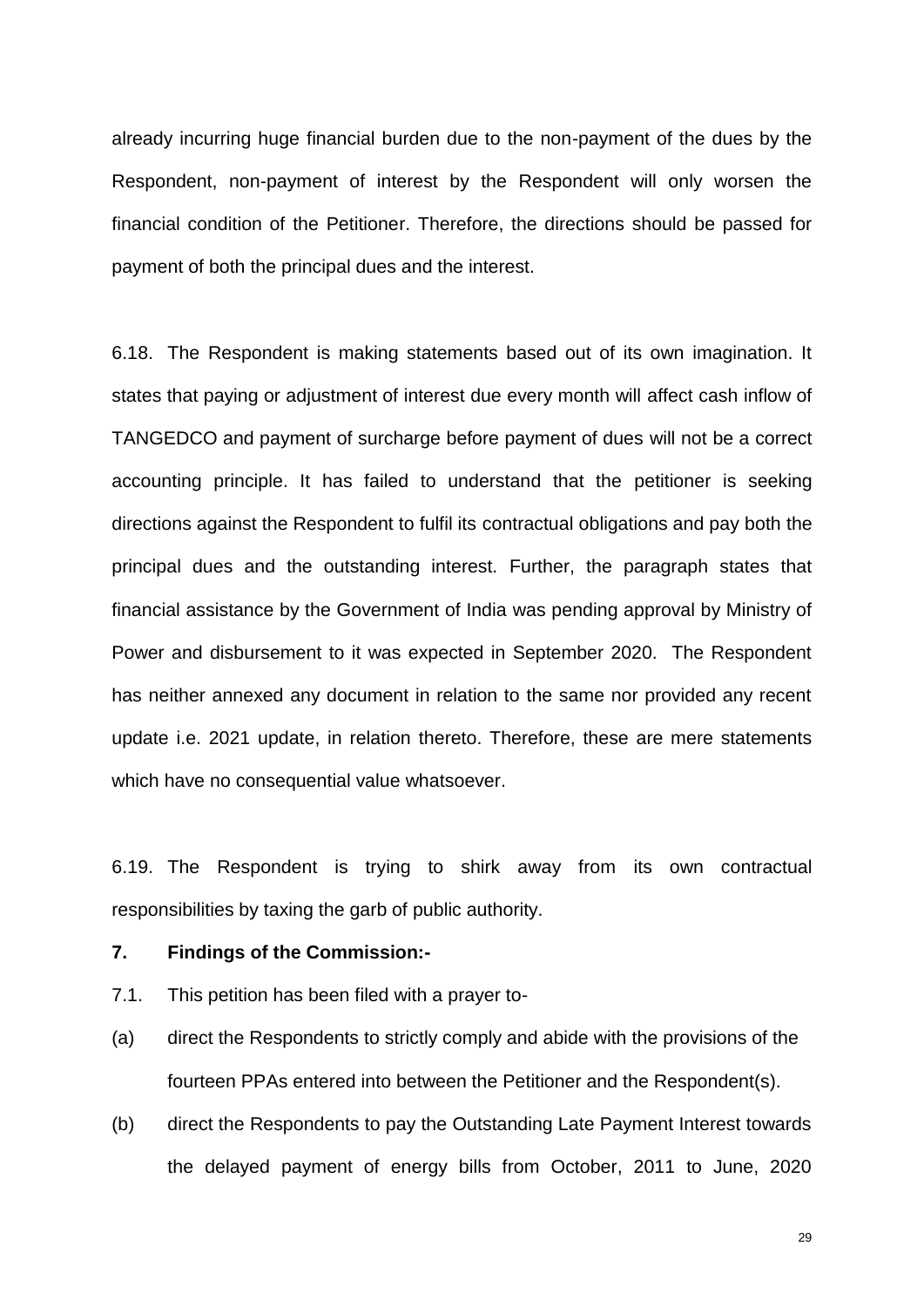amounting to Rs.10,03,05,054/- (including interest on part payment received from March, 2018- June, 2020) and restrict their claim upto June 2020 and

(c) direct the Respondents to pay the outstanding amount towards Unpaid Energy Bills from March, 2018-March, 2021 amounting to Rs.21,71,75,405/ and interest towards late payment till the date of actual realisation.

The factual matrix leading to the filing of the present petition may be briefly stated as follows:-

7.2. The fourteen PPAs were executed by the Petitioner with TANGEDCO to sell wind energy generated from its generating stations located at Tirupur and Udumalpet Tamil Nadu in all having capacity of 21 MW (14 x 1.5 MW).

7.3. The late payment interest since October 2011 and the energy bills since March, 2018 till April, 2021 except for March 2018 to June-2020 50% payment received on 18.12.2020) have not been paid in full for the power supplied to it by the Petitioner as required under the terms of the respective PPAs. These facts have not been disputed by the respondent. Hence, what remains to the decided whether interest is payable on alleged payment and if so, to what extent. In this connection, we have gone through the PPA entered between the parties.

7.4. All the 14 PPAs executed by the respondent with the petitioner contain identical provision will regard to billing and payment. The relevant provision i.e. Clause 6 is extracted below:-

*"Billing and Payment:-*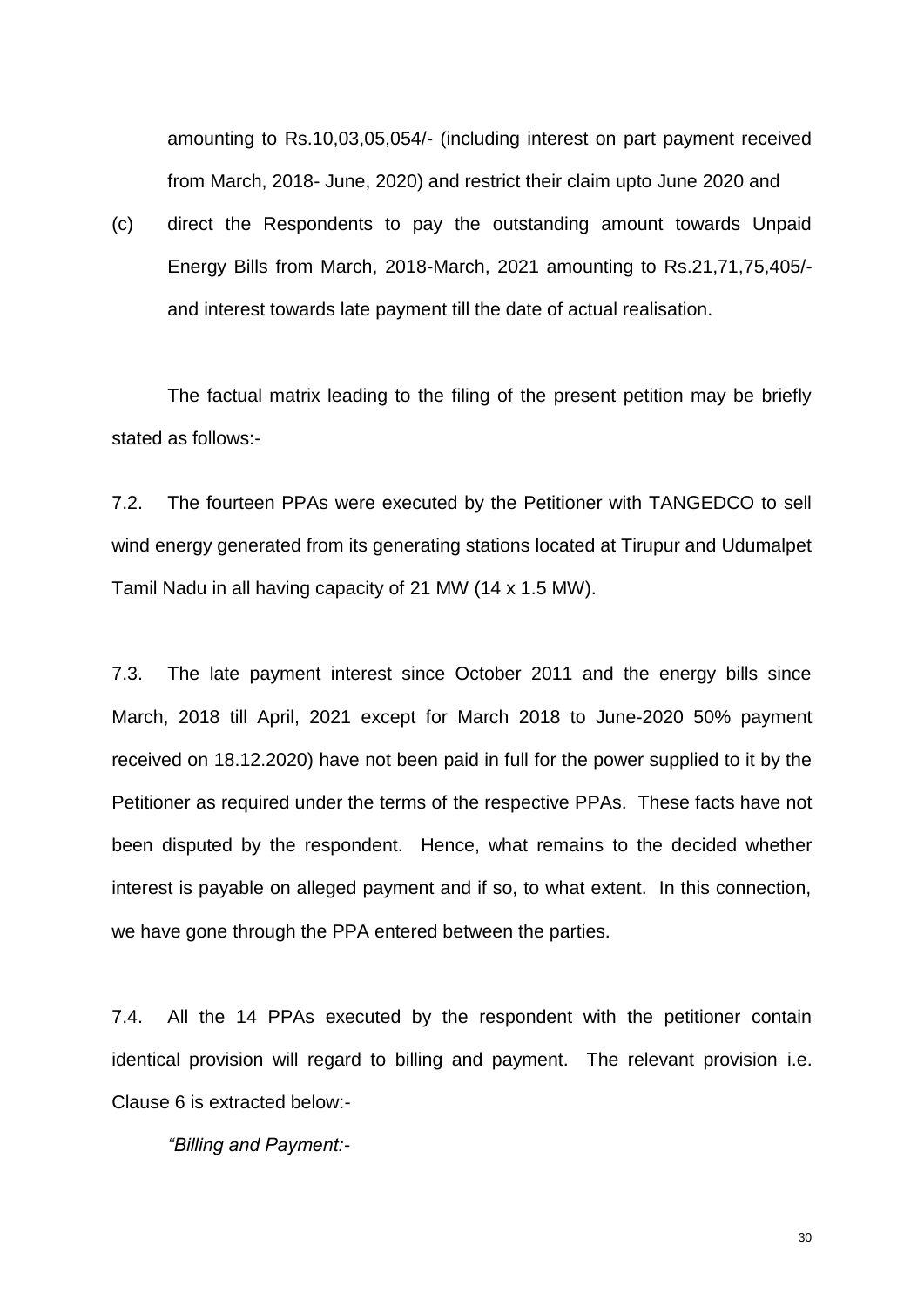- *(1) The Wind Energy Generator shall raise a bill every month for the net energy sold after deducting the charges for start up power and reactive power.*
- *(2) The Distribution Licensee shall make payment to the generator within 30 days of receipt of the bill. Any delayed payment beyond 30 days is liable for interest at the rate of 1% per month.*

*x x x x x x "*

7.5. In this connection, the provisions of Tariff Order No.1 of 2009 dated 20-03-2009 issued by the Commission would be relevant:-

"*8.11.1. When a wind generator sells power to the distribution licensee, the generator shall raise a bill every month for the net energy sold after deducting the charges for startup power and reactive power. The distribution licensee shall make payment to the generator within 30 days of receipt of the bill. Any delayed payment beyond 30 days is liable for interest at the rate of 1% per month."*

7.6. The Hon'ble APTEL, has also in its order dated 17-04-2012 in Appeal No.11 of 2012 has upheld the payment of interest on delayed payment to the wind energy generators and this order has also been upheld by the Hon'ble Supreme Court in CFC Vs. Narasinghadas Agarwal in Review Petition (Civil) No. 1606 of 2018 in Appeal No. 5465 of 2014 dated 16-08-2018.

7.7. From the above, it is clear that the respondent is liable to pay interest at 1% per month (i.e. 12% per annum) for the delayed payment of invoices beyond 30 days of its submission by the petitioner to the respondent. Further, the respondent in their counter have not disputed its liability to pay the outstanding dues to the petitioner. The respondent has only pleaded financial constraints faced by it as the reason for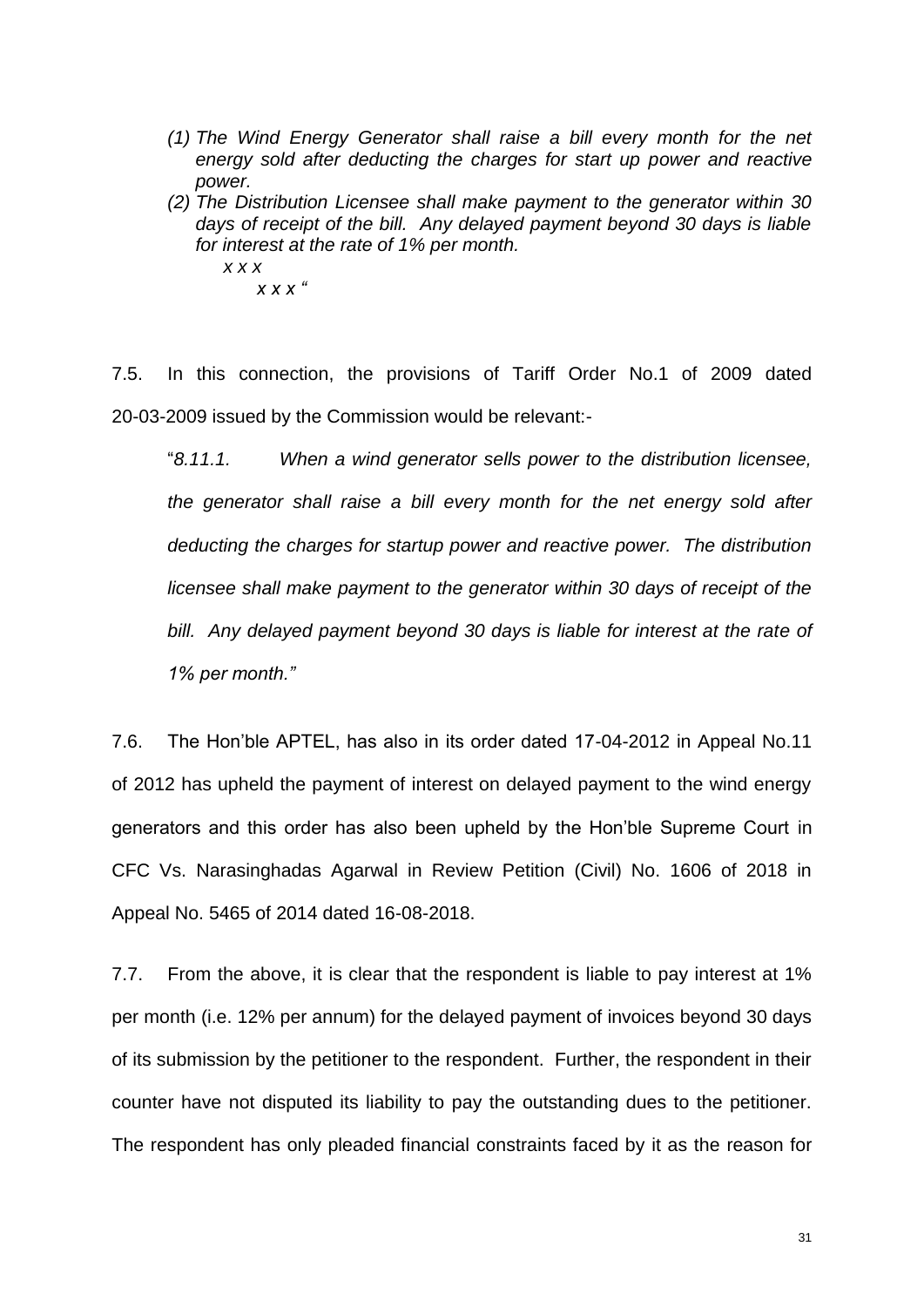not making the payment in time. The Respondent has further contended that its total cash outflow / expenditure is more than its revenues and there is an average shortfall of about Rs.1360 Crores.

7.8. We have dealt with the plea in our earlier orders and categorically held that financial constraints cannot be accepted as reason for non-settlement of dues. Therefore, the financial constraints faced by the respondent would not absolve it of its liability to make lawful payments to be made to the petitioner for the energy supplied by the petitioner as per the PPAs entered by them.

7.9. It is also contended by the respondent that due to COVID-19 pandemic, the revenue collections to TANGEDCO have gone down and therefore, it is unable to make timely payments to the Petitioner. We cannot accept those pleas also as the parties are governed by the clauses in the PPA which provide for payment of interest for delay in settlement.

7.10. However, the payment cannot be order without examination of limitation factor. It is a settled law that a court has to examine the question of limitation even in the absence of pleading by the parties to the case. Though TANGEDCO has not raised the plea of limitation, in view of the settled legal position, the Commission would like to examine the same before passing final orders.

7.11. In this connection, the petitioner has taken a stand in Ground "E" at para 4.16 of the petition that non-payment of LPS since October 2011 amounts to "continuing breach" of the terms of the PPA and hence, the provisions of Limitation Act, 1963 do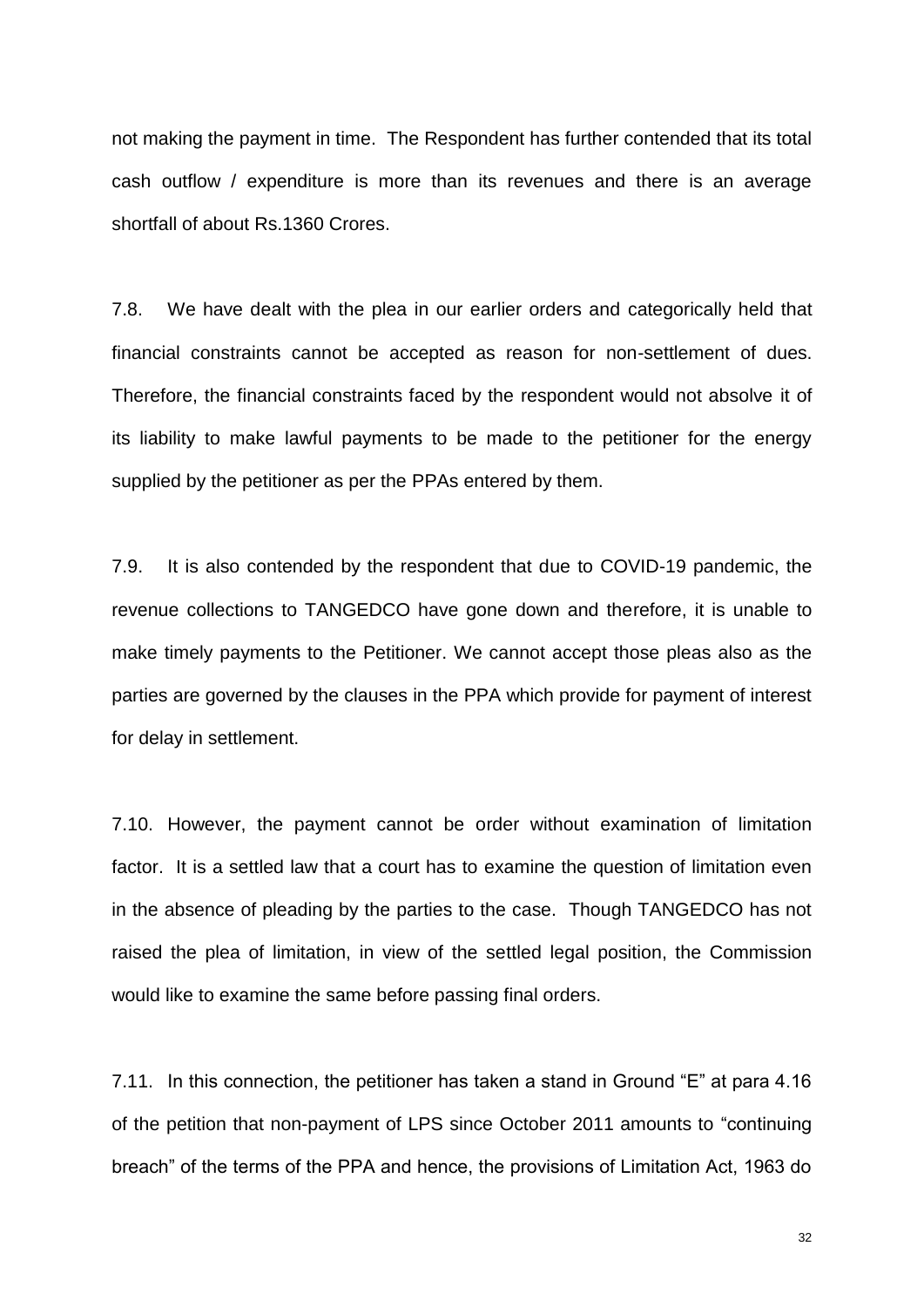not apply. We are unable to agree to such proposition put forth by the petitioner for the reason that continuing breach may well be applicable for enforcement of a contract but the same cannot be applied to a statutory provision such as the limitation. Even in the case of continuing breach, it may give rise to action within the provisions of the PPA for remedy or compensation. It cannot be sought for through an entirely unknown proposition such as the one put forth here by the petitioner by stating the question of limitation become inapplicable in view of the continuous breach. Hence, we outrightly reject the concept of continuing breach as being a ground to revive the limitation.

7.12. Hence, the only question that requires answer is whether there are invoices which are barred by limitation. It is glaringly evident that invoices pertaining to the year 2011 and thereafter are sought to be enforced for payment at this distant point of time. There is nothing on record to say that such invoices have got a new lease of life by way of explicit acknowledgment of liability on the part of the respondent thereby extending the period of limitation beyond 3 years. It is now a settled position of law that the limitation is applicable to the proceedings before the Tribunals / Commissions as well. Hence, the issue can be settled only after considering the limitation factor.

7.13. In such circumstances, we are to hold that the period of limitation shall be computed with reference to the date of filing i.e. 08-09-2021 and the date of payment received in case of each invoice which shall be deemed to be a case of acknowledgement of liability in each case. This means all interest claims in respect of the invoices for which the payment was made by the respondent before